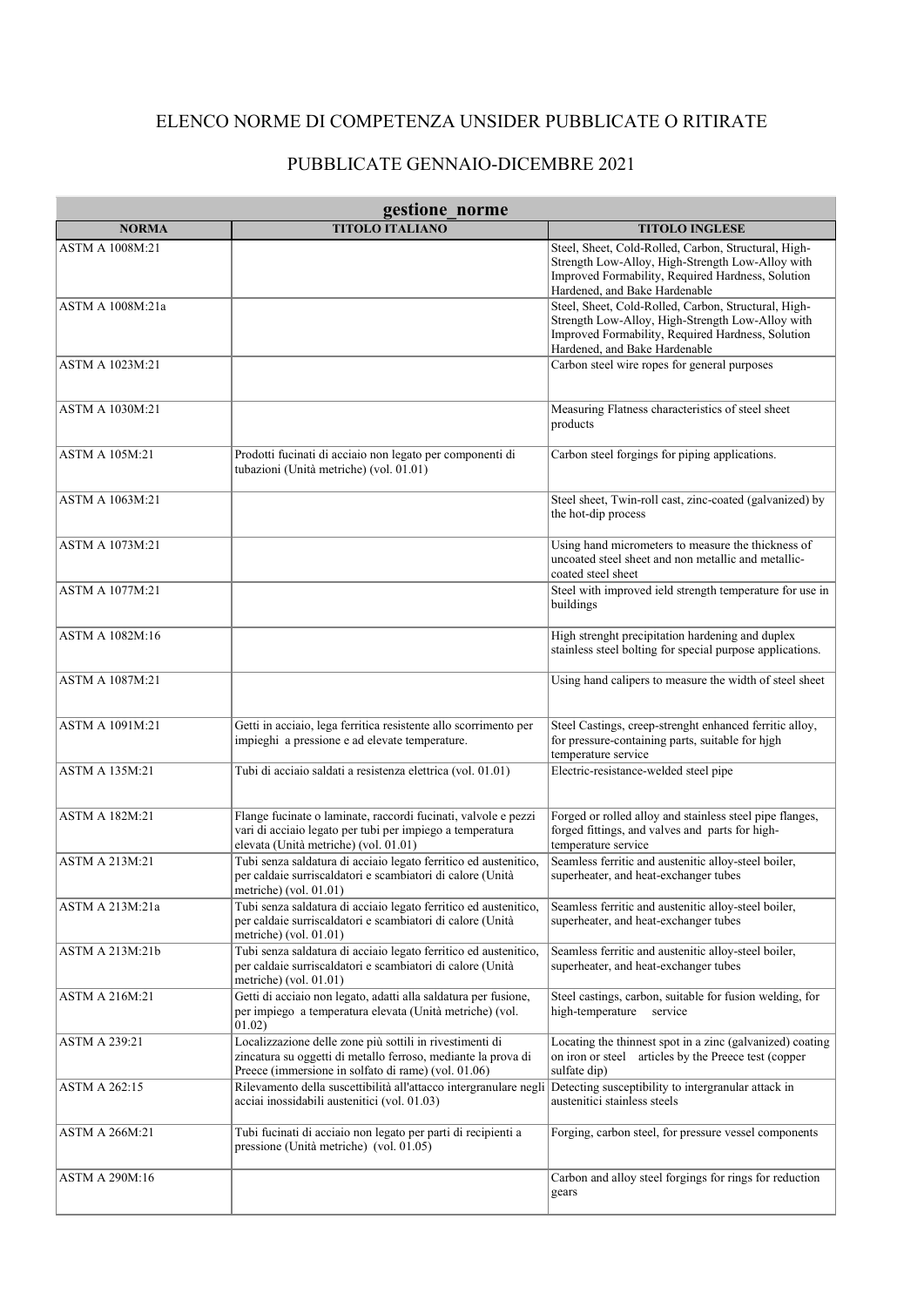| gestione_norme        |                                                                                                                                                                                         |                                                                                                                  |  |
|-----------------------|-----------------------------------------------------------------------------------------------------------------------------------------------------------------------------------------|------------------------------------------------------------------------------------------------------------------|--|
| <b>ASTM A 297M:21</b> | Getti di acciaio, lega di ferro e cromo e di ferro, cromo e<br>nichel, resistenti al calore per impieghi generali (Unità<br>metriche) (vol. $01.02$ )                                   | Steel castings, iron-chromium and iron-chromium-<br>nickel, heatresistant, for general application               |  |
| ASTM A 297M:21a       | Getti di acciaio, lega di ferro e cromo e di ferro, cromo e<br>nichel, resistenti al calore per impieghi generali (Unità<br>metriche) (vol. 01.02)                                      | Steel castings, iron-chromium and iron-chromium-<br>nickel, heatresistant, for general application               |  |
| <b>ASTM A 312M:21</b> |                                                                                                                                                                                         | Seamless, welded and heavily cold worked austenitic<br>stainless steel pipes                                     |  |
| <b>ASTM A 320M:21</b> | Bulloneria e prodotti accessori di acciaio legato per impiego a<br>bassa temperatura (Unità metriche) (vol. 01.01)                                                                      | Alloy steel bolting materials for low-temperature<br>service                                                     |  |
| ASTM A 320M:21a       | Bulloneria e prodotti accessori di acciaio legato per impiego a<br>bassa temperatura (Unità metriche) (vol. 01.01)                                                                      | Alloy steel bolting materials for low-temperature<br>service                                                     |  |
| <b>ASTM A 334M:04</b> | Tubi senza saldatura e saldati di acciaio non legato e legato<br>per impiego a bassa temperatura (Unità metriche) (vol. 01.01)                                                          | Seamless and welded carbon and alloy-steel tubes for<br>low-temperature service                                  |  |
| <b>ASTM A 335M:21</b> | Tubi senza saldatura di acciaio ferritico per impiego a<br>temperatura elevata (Unità metriche) (vol. 01.01)                                                                            | Seamless ferritic alloy-steel pipe for high-temperature<br>service                                               |  |
| ASTM A 336M:21        | Prodotti fucinati di acciaio legato per parti sottoposte a<br>pressione e ad elevata temperatura (Unità metriche) (vol.<br>01.05)                                                       | Alloy steel forgnings for pressure and high-temperature<br>parts                                                 |  |
| <b>ASTM A 352M:21</b> | Getti di acciaio ferritico e martensitico per parti sottoposte a<br>pressione adatti per impieghi a bassa temperatura (Unità<br>metriche) (vol. 01.02)                                  | Steel castings, ferritic and martensitic, for pressure<br>containing parts, suitable for low temperature service |  |
| ASTM A 356M:21        |                                                                                                                                                                                         | Steel castings, carbon, low alloy, and stainless steel,<br>heav-walled for steam turbines                        |  |
| <b>ASTM A 390:06</b>  | Reti di acciaio zincate per pollai (a maglie esagonali ed a lati<br>diritti) (vol. 01.06)                                                                                               | Zinc-coated (Galvanized) steel poultry fence fabric<br>(exagonal and straight line)                              |  |
| <b>ASTM A 421M:21</b> | Filo di acciaio sottoposto a trattamento di rilassamento, per<br>cemento armato precompresso (vol. 01.04)                                                                               | Stress-relieved steel wire for prestressed concrete                                                              |  |
| <b>ASTM A 437M:15</b> | Bulloneria e prodotti accessori di acciaio legato sottoposti a<br>trattamento termico speciale, di tipo per turbine, per impiego<br>a temperatura elevata (Unità metriche) (vol. 01.01) | Alloy-steel turbine-type bolting material specially heat<br>treated for high-temperature service                 |  |
| <b>ASTM A 447M:10</b> | Getti di acciaio, lega di ferro-cromo-nichel (classi 25 e 12)<br>per impiego a temperatura elevata (Unità metriche) (vol.<br>01.02)                                                     | Steel castings, chromium-nickel-iron alloy (25-12<br>class), for high-temperature service                        |  |
| <b>ASTM A 450M:21</b> | Prescrizioni generali per i tubi di acciaio non legato, legato<br>ferritico e legato austenitico (Unità metriche) (vol. 01.01)                                                          | General requirements for carbon, ferritic alloy, and<br>austenitic alloy steel tubes                             |  |
| <b>ASTM A 460:11</b>  | Trefoli di filo di acciaio ramato (vol. 01.06)                                                                                                                                          | Copper-clad steel wire strand                                                                                    |  |
| <b>ASTM A 473:21</b>  | Prodotti fucinati di acciaio inossidabile (vol. 01.03)                                                                                                                                  | Stainless steel forgings                                                                                         |  |
| <b>ASTM A 479M:21</b> |                                                                                                                                                                                         | Stainless steel bars and shapes for use in boilers and<br>other pressure vessels                                 |  |
| <b>ASTM A 482M:11</b> | Ferrosilicocromo (vol. 01.02)                                                                                                                                                           | Ferrochromium-silicon                                                                                            |  |
| <b>ASTM A 484M:21</b> | Prescrizioni generali per barre, billette e forgiati in acciaio<br>inossidabile e resistenti al calore (vol. 01.03)                                                                     | General requirements for stainless and heat-resisting<br>bars, billets and forgings                              |  |
| <b>ASTM A 487M:21</b> | Getti di acciaio adatti per impieghi sotto pressione (Unità<br>metriche)(vol. $01.02$ )                                                                                                 | Steel castings suitable for pressure service                                                                     |  |
| <b>ASTM A 48M:03</b>  | Getti di ghisa grigia (vol. 01.02)                                                                                                                                                      | Gray iron castings                                                                                               |  |
| <b>ASTM A 500M:21</b> | Tubi saldati e senza saldatura di acciaio non legato, formati a<br>freddo, tondi e sagomati, per impieghi strutturali (vol. 01.01)                                                      | Cold-formed welded and seamless carbon steel<br>structural tubing in rounds and shapes                           |  |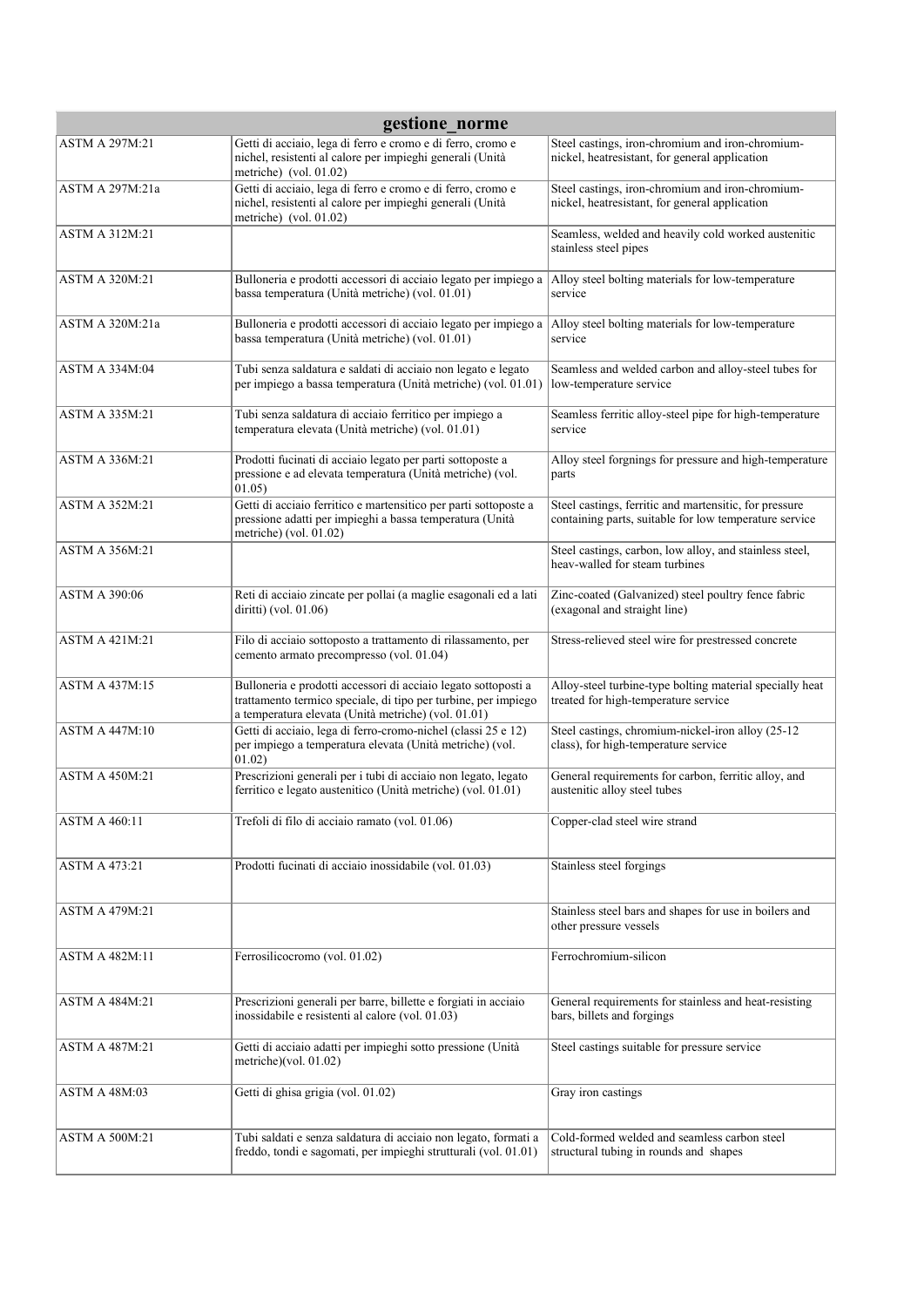| gestione norme        |                                                                                                                                                                  |                                                                                                            |  |
|-----------------------|------------------------------------------------------------------------------------------------------------------------------------------------------------------|------------------------------------------------------------------------------------------------------------|--|
| ASTM A 500M:21a       | Tubi saldati e senza saldatura di acciaio non legato, formati a<br>freddo, tondi e sagomati, per impieghi strutturali (vol. 01.01)                               | Cold-formed welded and seamless carbon steel<br>structural tubing in rounds and shapes                     |  |
| ASTM A 501M:21        | Tubi saldati e senza saldatura di acciaio non legato, formati a<br>caldo, per impieghi strutturali (vol. 01.01)                                                  | Hot-formed welded and seamless carbon steel structural<br>tubing                                           |  |
| <b>ASTM A 505:16</b>  | Prescrizioni generali per lamiere sottili e nastri di acciaio<br>legato, laminati a caldo e a freddo (vol. 01.03)                                                | General requirements for steel sheet and strip, alloy,<br>hot-rolled and cold-rolled                       |  |
| <b>ASTM A 506:16</b>  | Lamiere sottili e nastri di acciaio legato, laminati a caldo e<br>laminati a freddo, di qualità normale e strutturale (vol. 01.03)                               | Steel, sheet and strip, alloy, hot-rolled and colr-rolled,<br>regular quality and structural quality       |  |
| <b>ASTM A 507:16</b>  | Lamiere sottili e nastri di acciaio legato, laminati a caldo e<br>laminati a freddo, di qualità da imbutitura (vol. 01.03)                                       | Steel, sheet and strip, alloy, hot-rolled and cold rolled,<br>drawing quality                              |  |
| <b>ASTM A 511M:21</b> | Tubi senza saldatura di acciaio inossidabile per impieghi<br>meccanici e barre cave (vol. 01.01) (Unità Metrica)                                                 | Seamless stainless steel mechanical tubing and hollow<br>bar                                               |  |
| ASTM A 511M:21a       | Tubi senza saldatura di acciaio inossidabile per impieghi<br>meccanici e barre cave (vol. 01.01) (Unità Metrica)                                                 | Seamless stainless steel mechanical tubing and hollow<br>bar                                               |  |
| ASTM A 523M:21        | Tubi di acciaio senza saldatura e saldati a resistenza elettrica,<br>ad estremità lisce, per circuiti in cavo di tipo tubolare ad alta<br>pressione (vol. 01.01) | Plain end seamless and electric-resistance-welded steel<br>pipe for high-pressure pipe-type cable circuits |  |
| ASTM A 524M:21        | Tubi senza saldatura di acciaio non legato per temperature<br>atmosferiche e minori delle atmosferiche (vol. 01.01)                                              | Seamless carbon steel pipe for atmospheric and lower<br>temperatures                                       |  |
| <b>ASTM A 540M:15</b> | Prodotti di acciaio legato per bulloneria per impieghi speciali<br>(Unità metriche) (vol. 01.01)                                                                 | Alloy-steel bolting materials for special applications                                                     |  |
| <b>ASTM A 543M:93</b> | Lamiere di acciaio legato al nichel-cromo-molibdeno,<br>bonificato, per recipienti a pressione (Unità metriche) (vol.<br>01.04)                                  | Pressure vessel plates, alloy steel, quenched and<br>tempered nickel-chromium-molybdenum                   |  |
| ASTM A 550:16         | (vol. 01.02)                                                                                                                                                     | Ferrocolumbium (Ferroniobium)                                                                              |  |
| <b>ASTM A 554:21</b>  | Tubi saldati di acciaio inossidabile per impieghi meccanici<br>(vol. 01.01)                                                                                      | Welded stainless steel mechanical tubing                                                                   |  |
| <b>ASTM A 555M:21</b> |                                                                                                                                                                  | General requirements for stainless steel wire and wire<br>rods (vol. 01.03)                                |  |
| ASTM A 562M:10        | Lamiere di acciaio non legato al manganese-titanio, per<br>rivestimenti vetrificati o metallici, per recipienti a pressione<br>(Unità metriche) (vol. 01.04)     | Pressure vessel plates, carbon steel, manganese-titanium<br>for glass or diffuse d metallic coatings       |  |
| <b>ASTM A 572M:21</b> | Acciai debolmente legati al columbio-vanadio, ad alta<br>resistenza, di qualità strutturale (Unità metriche) (vol. 01.04)                                        | High-strength low-alloy columbium-vanadium<br>structural steel                                             |  |
| ASTM A 582M:21        | Prodotti in barre di acciaio inossidabile per lavorazioni<br>meccaniche ad alta velocità ("automatico"), (Unità metriche)<br>(vol. 01.03)                        | Free-machining stainless steel bars                                                                        |  |
| ASTM A 618M:21        | Tubi saldati e senza saldatura di acciaio debolmente legato,<br>formati a caldo, ad alta resistenza, di tipo strutturale (vol.<br>01.01)                         | Hot-formed welded and seamless high-strength low-<br>alloy structural tubing                               |  |
| <b>ASTM A 66:21</b>   | Caviglie di acciaio per rotaie (vol. 01.04)                                                                                                                      | Steel screw spikes                                                                                         |  |
| <b>ASTM A 660M:21</b> | Tubi in acciaio al carbonio prodotti dal processo di colata<br>centrifuga, destinati all'uso in alta temperatura.                                                | Centrifugally Cast Carbon steel pipe for high-<br>temperature service                                      |  |
| <b>ASTM A 668M:21</b> | Prodotti fucinati di acciaio non legato e legato per impiego<br>industriale in generale (Unità metriche) (vol. 01.05)                                            | Steel forgings, carbon and alloy, for general industrial<br>use                                            |  |
| ASTM A 668M:21a       | Prodotti fucinati di acciaio non legato e legato per impiego<br>industriale in generale (Unità metriche) (vol. 01.05)                                            | Steel forgings, carbon and alloy, for general industrial<br>use                                            |  |
| <b>ASTM A 709M:21</b> | Acciai strutturali per ponti (vol. 01.04)                                                                                                                        | Structural steel for bridges                                                                               |  |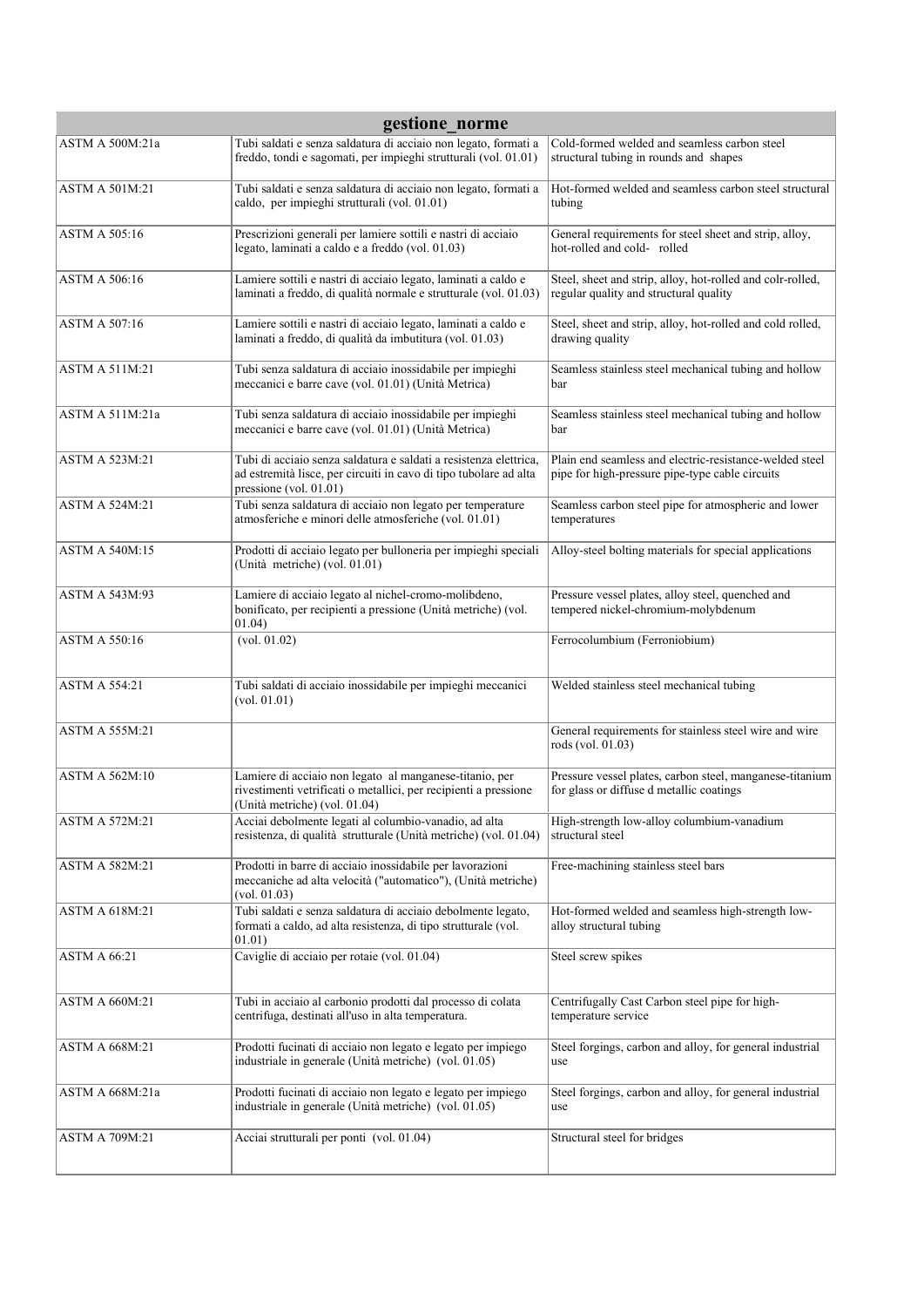| gestione norme        |                                                                                                                                                                              |                                                                                                                                        |  |
|-----------------------|------------------------------------------------------------------------------------------------------------------------------------------------------------------------------|----------------------------------------------------------------------------------------------------------------------------------------|--|
| <b>ASTM A 74:21</b>   | Tubi e raccordi di ghisa per scarichi (vol. 01.02)                                                                                                                           | Cast iron soil pipe and fittings                                                                                                       |  |
| <b>ASTM A 740:21</b>  | Rivestimenti di rete metallica (rete intrecciata o saldata di filo<br>di acciaio zincato) (vol. 01.06)                                                                       | Hardware cloth (woven or welded galvanized steel wire<br>fabric)                                                                       |  |
| <b>ASTM A 743M:21</b> | Getti di lega di ferro e cromo e di ferro, cromo e nichel,<br>resistenti alla corrosione, per impieghi generali (Unità<br>metriche) (vol. $01.02$ )                          | Castings, iron-chromium, iron-chromium-nickel,<br>corrosion resistant for general application                                          |  |
| <b>ASTM A 744M:21</b> | Getti di (accaio inossidabile) lega ferro - cromo - nichel,<br>resistenti alla corrosione, per impieghi impegnativi (Unità<br>metriche) (vol. $01.02$ )                      | Castings iron-chromium-nickel, corrosion resistant, for<br>severe service                                                              |  |
| ASTM A 744M:21a       | Getti di (accaio inossidabile) lega ferro - cromo - nichel,<br>resistenti alla corrosione, per impieghi impegnativi (Unità<br>metriche) (vol. $01.02$ )                      | Castings iron-chromium-nickel, corrosion resistant, for<br>severe service                                                              |  |
| <b>ASTM A 749M:21</b> | Prescrizioni generali per i nastri laminati a caldo di acciaio<br>non legato e debolmente legato ad alta resistenza (Unità<br>metriche) (vol. 01.03)                         | Steel, strip, carbon and high-strength, low-alloy, hot-<br>rolled, general requirements for                                            |  |
| <b>ASTM A 751:21</b>  | Pratiche di analisi chimica dei prodotti di acciaio (vol. 01.01 -<br>$01.03 - 01.04 - 01.05 - 01.02$                                                                         | Practices for chemical analysis of steel products                                                                                      |  |
| <b>ASTM A 754M:21</b> | Metodo di prova dello spessore di rivestimento mediante<br>fluorescenza a raggi X (vol. 01.06)                                                                               | Standard test method for coating thickness by X-ray<br>fluorescence                                                                    |  |
| <b>ASTM A 759:21</b>  | Rotaie di acciaio non legato per gru (vol. 01.04)                                                                                                                            | Carbon steel crane rails                                                                                                               |  |
| <b>ASTM A 763:15</b>  | Rilevamento della suscettibilità all'attacco intergranulare negli Detecting susceptibility to intergranular attack in ferritic<br>acciai inossidabili ferritici (vol. 01.03) | stainless steels                                                                                                                       |  |
| ASTM A 764:07         |                                                                                                                                                                              | Metallic coated carbon steel wire, coated at size and<br>drawm to size mechanical springs                                              |  |
| <b>ASTM A 778:16</b>  | Prodotti tubolari saldati di acciaio inossidabile austenitico,<br>non sottoposti a ricottura (vol. 01.01)                                                                    | Welded, unannealed austenitic stainless steel tubular<br>products                                                                      |  |
| <b>ASTM A 781M:21</b> | Prescrizioni comuni ai getti di acciaio e di leghe metalliche<br>per impieghi industriali in generale (Unità metriche) (vol.<br>01.02)                                       | Castings, steel and alloy, common requirements for<br>general industrial use                                                           |  |
| <b>ASTM A 786M:15</b> | Lamiere laminate di acciaio per pavimentazioni (Unità<br>metriche)                                                                                                           | Rolled steel floor plates                                                                                                              |  |
| <b>ASTM A 792M:21</b> | Lamiere sottili di acciaio rivestite di lega di zinco e alluminio<br>al 55% col procedimento per immersione a caldo (Unità<br>metriche)(vol. $01.06$ )                       | Steel sheet, 55% Al-Zn alloy coated by the hot dip<br>process                                                                          |  |
| ASTM A 792M:21a       | Lamiere sottili di acciaio rivestite di lega di zinco e alluminio<br>al 55% col procedimento per immersione a caldo (Unità<br>metriche)(vol. $01.06$ )                       | Steel sheet, 55% Al-Zn alloy coated by the hot dip<br>process                                                                          |  |
| ASTM A 795M:21        | Tubi saldati e senza saldatura di acciaio, non rivestiti e<br>zincati per immersione a caldo, per impiego protettivo<br>antiincendio (vol. 01.01)                            | Black and hot-dipped zinc-coated (galvanized) welded<br>and seamless steel pipe for fire protection use                                |  |
| <b>ASTM A 796M:21</b> | Progettazione strutturale di tubi in acciaio ondulato, tubi curvi<br>per sistemi fognari e altre applicazioni interrate.                                                     | Structural design of corrugated steel pipe, pipe-arches,<br>and arches for storm and sanitary sewers and other<br>buried applications. |  |
| ASTM A 803M:16        |                                                                                                                                                                              | Seamless and Welded ferritic stainless steel feedwater<br>heater tubes                                                                 |  |
| ASTM A 805M:09        | Filo piatto di acciaio non legato laminato a freddo (Unità<br>metriche) (vol. $01.03$ )                                                                                      | Steel, flat wire, carbon, cold-rolled                                                                                                  |  |
| <b>ASTM A 815M:21</b> | Raccordi lavorati a caldo per tubi di acciaio inossidabile<br>ferritico e ferritico/austenitico, martensitico (Unità metriche)<br>(vol. 01.01)                               | Wrought ferritic and ferritic/austenitic, and martensitic<br>stainless steel piping fittings                                           |  |
| ASTM A 818:06         | Filo di acciaio non legato ramato (vol. 01.06)                                                                                                                               | Coppered carbon steel wire                                                                                                             |  |
| ASTM A 821M:21        | Filo di acciaio trafilato duro per ritrafilatura per serbatoi di<br>cemento armato precompresso (vol. 01.04)                                                                 | Steel wire, hard drawn for prestressing concrete tanks<br>by redrawing                                                                 |  |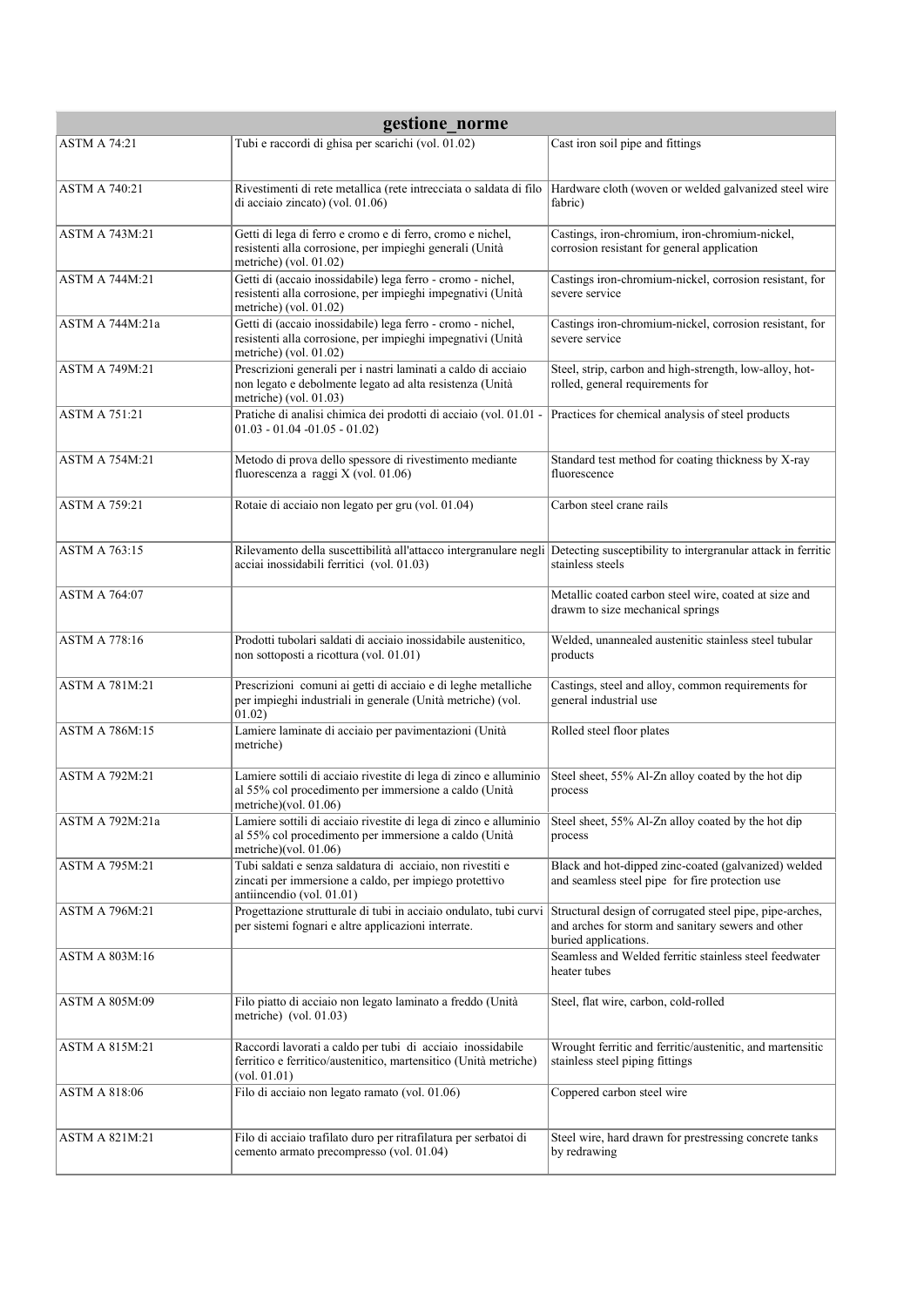| gestione_norme        |                                                                                                                                                                                         |                                                                                                                                                                     |
|-----------------------|-----------------------------------------------------------------------------------------------------------------------------------------------------------------------------------------|---------------------------------------------------------------------------------------------------------------------------------------------------------------------|
| <b>ASTM A 847M:21</b> | Tubi saldati e senza saldatura formati a freddo, ad alta<br>resistenza, di acciaio per impieghi strutturali debolmente<br>legato, con resistenza migliorata alla corrosione atmosferica | Cold-formed welded and seamless high strength, low<br>alloy structural tubing with improved atmospheric<br>corrosion resistance                                     |
| <b>ASTM A 872M:21</b> | (vol. 01.01)<br>Tubi centrifugati di acciaio ferritico/austenitico per ambiente<br>corrosivo (vol. 01.01)                                                                               | Centrifugally cast ferritic/austenitic stainless steel pipe<br>for corrosive environments                                                                           |
| <b>ASTM A 875M:13</b> | Lamiere sottili di acciaio rivestite di lega di zinco con 5% di<br>alluminio con il procedimento per immersione a caldo (Unità<br>metriche) (vol. $01.06$ )                             | Steel sheet, zinc-5% aluminum-mischmetal alloy-coated<br>by the hot-dip process                                                                                     |
| <b>ASTM A 875M:21</b> | Lamiere sottili di acciaio rivestite di lega di zinco con 5% di<br>alluminio con il procedimento per immersione a caldo (Unità<br>metriche) (vol. 01.06)                                | Steel sheet, zinc-5% aluminum-mischmetal alloy-coated<br>by the hot-dip process                                                                                     |
| <b>ASTM A 888:21</b>  | Tubi inghisa e relativi raccordi utilizzati per la ventilazione e<br>gli scarichi degli impianti di riscaldamento                                                                       | Hubless cast iron soil pipe and fittings for sanitary and<br>storm drain, waste and vent piping applications                                                        |
| ASTM A 888:21a        | Tubi inghisa e relativi raccordi utilizzati per la ventilazione e<br>gli scarichi degli impianti di riscaldamento                                                                       | Hubless cast iron soil pipe and fittings for sanitary and<br>storm drain, waste and vent piping applications                                                        |
| <b>ASTM A 891:16</b>  | Fucinati di superlega a base di ferro, indurente per<br>precipitazione, per dischi e ruote di rotori di turbine (vol.<br>01.05)                                                         | Precipitation hardening iron base superalloy forgings for<br>turbine rotor disks and wheels                                                                         |
| <b>ASTM A 899:91</b>  | Filo di acciaio rivestito di resina epossidica (vol. 01.03)                                                                                                                             | Steel wire epoxy-coated                                                                                                                                             |
| <b>ASTM A 909:06</b>  | Prodotti fucinati di acciaio microlegato per impieghi<br>industriali in generale (vol. 01.05)                                                                                           | Steel forgings, microalloy, for general industrial use                                                                                                              |
| <b>ASTM A 90M:21</b>  | Metodo di prova della massa del rivestimento su oggetti di<br>metallo ferroso con rivestimenti di zinco o di lega di zinco<br>(Unità metriche)(vol. 01.06)                              | Standard Test Method for weight of coating on zinc-<br>coated (galvanized) iron or steel articles                                                                   |
| <b>ASTM A 911M:21</b> | Barre di acciaio non rivestite, sottoposte a trattamento di<br>distensione, per traverse di cemento armato precompresso<br>(Unità metriche) (vol. 01.04)                                | Uncoated stress-relieved steel bars for prestressed<br>concrete ties                                                                                                |
| <b>ASTM A 928M:14</b> | Tubi di acciaio inossidabile ferritico/austenitico (duplex)<br>saldati elettricamente per fusione con aggiunta di metallo di<br>apporto (Unità metriche) (vol. 01.01)                   | Ferritic/austenitic (Duplex) stainless steel pipe electric<br>fusion welded with addition of filler metal                                                           |
| <b>ASTM A 945M:16</b> | Piatti a bassocontenuto di carbonio bassolegati e ad alta<br>resistenza con contenuto di zolfo controllato per una migliore<br>stabilità, formabilità e tenacità                        | High-strenght low.alloy structural steel plate improved<br>weldability, formability and toughness                                                                   |
| <b>ASTM A 957M:21</b> | Getti a cera persa, acciaio e leghe, requisiti comuni per usi<br>industriali generali (vol. 01.02)                                                                                      | Investment castings, steel and alloy, common<br>requirements, for general industrial use                                                                            |
| <b>ASTM A 961M:21</b> | Requisiti generali per flange di acciaio, raccordi forgiati<br>valvole e parti per tubature                                                                                             | Common requirements for steel flanges, forged fittings,<br>valves and parts for piping applications                                                                 |
| <b>ASTM A 965M:21</b> | Forgiati in acciaio austenitico per parti in pressione e ad alte<br>temperature (vol. $01.05$ )                                                                                         | Steel forgings, austenitic, for pressure and high<br>temperature parts                                                                                              |
| ASTM A 965M:21a       | Forgiati in acciaio austenitico per parti in pressione e ad alte<br>temperature (vol. 01.05)                                                                                            | Steel forgings, austenitic, for pressure and high<br>temperature parts                                                                                              |
| ASTM A 974:1997       |                                                                                                                                                                                         | Welded wire fabric gabions and gabion mattresses<br>(metallic-coated or polyvinyl chloride (PVC) coated)                                                            |
| <b>ASTM A 975:21</b>  |                                                                                                                                                                                         | Double-twisted hexagonal mesh gabions and revet<br>mattresses (metallic-coated steel wire or metallic-coated<br>steel wire with poly (vinyl chloride)(PVC) coating) |
| <b>ASTM A 985M:21</b> | Requisiti generali per getti di acciao a cera persa industriale,<br>per parti a pressione (vol. 01.02)                                                                                  | Steel investiment castings general requirements, for<br>pressure-containing parts                                                                                   |
| ASTM A 986M:16        | Esame degli alberi motore fucinati, attraverso l'uso di<br>particelle magnetiche                                                                                                        | Magnetic particle examination of continuos grain flow<br>crankshaft forgings                                                                                        |
| <b>ASTM A 990M:21</b> | Getti in leghe di ferro-nickel-cromo e nickel per parti a<br>pressione resistenti alla corrosione                                                                                       | Castings, Iron-nickel-chromium and nickel alloys,<br>specially controlled for pressure retaining parts for<br>corrosive service                                     |
| <b>ASTM A M428:21</b> | Metodi di prova della massa del rivestimento su oggetti di<br>metallo ferroso rivestiti di alluminio (vol. 01.06)                                                                       | Weight (MASS) of coating on aluminum-coated iron or<br>steel articles                                                                                               |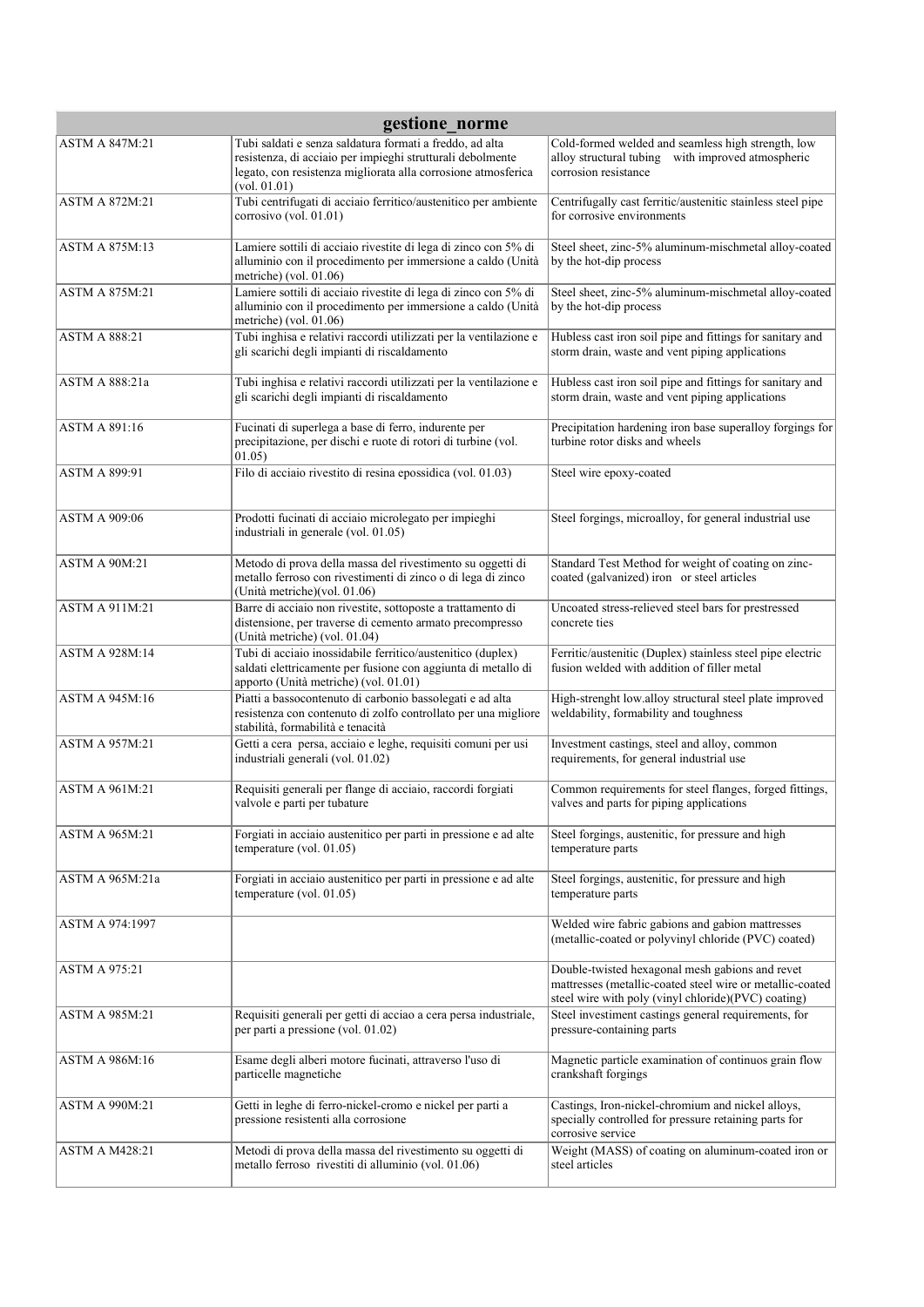| gestione norme         |                                                                                                                                                         |                                                                                                                                               |  |
|------------------------|---------------------------------------------------------------------------------------------------------------------------------------------------------|-----------------------------------------------------------------------------------------------------------------------------------------------|--|
| <b>ASTM E 1001:21</b>  | Rilevazione e valutazione di discontinuità col metodo ad<br>ultrasuoni in ecoriflessione ad immersione, per mezzo di<br>onde longitudinali (vol. 03.03) | Detection and evaluation of discontinuities by the<br>immersed pulse-echo ultrasonic method using<br>longitudinal waves                       |  |
| <b>ASTM E 1030M:21</b> | Esame radiografico dei getti metallici (vol. 03.03)                                                                                                     | Radiographic testing of metallic castings                                                                                                     |  |
| <b>ASTM E 1077:14</b>  | Valutazione della profondità di decarburazione di provette di<br>$acciaio$ (vol. 03.01)                                                                 | Estimating the depth of decarburization of steel<br>specimens                                                                                 |  |
| <b>ASTM E 114:20</b>   | Prove ad ultrasuoni in ecoriflessione, col metodo per contatto,<br>a fascio diritto (vol. 03.03)                                                        | Ultrasonic pulse-echo strainght-beam examination by<br>the contact method                                                                     |  |
| <b>ASTM E 1180:08</b>  | Preparazione di impronte di zolfo per esami macrostrutturali<br>(vol. 03.01)                                                                            | Preparing sulfur prints for macrostructural examination                                                                                       |  |
| <b>ASTM E 1184:21</b>  |                                                                                                                                                         | Determination of elements by graphite furnace atomic<br>absorption spectrometry                                                               |  |
| <b>ASTM E 1219:21</b>  | Esame con liquidi penetranti fluorescenti usando il metodo a<br>rimozione disolvente (vol. 03.03)                                                       | Fluorescent liquid penetrant examination using the<br>solvent-removable process                                                               |  |
| <b>ASTM E 1220:21</b>  | (vol. 03.03)                                                                                                                                            | Visible penetrant testing using solvent-removible<br>process                                                                                  |  |
| <b>ASTM E 1316:21</b>  | Terminologia unificata delle prove non distruttive (vol. 03.03) Standard terminology for nondestructive examinations                                    |                                                                                                                                               |  |
| <b>ASTM E 1316:21b</b> | Terminologia unificata delle prove non distruttive (vol. 03.03) Standard terminology for nondestructive examinations                                    |                                                                                                                                               |  |
| ASTM E 1316:21c        | Terminologia unificata delle prove non distruttive (vol. 03.03) Standard terminology for nondestructive examinations                                    |                                                                                                                                               |  |
| <b>ASTM E 1319:21</b>  | Guida per la misurazione della deformazione statica ad alta<br>temperatura(vol. 03.01)                                                                  | Guide for high-temperature static strain measurement                                                                                          |  |
| <b>ASTM E 1324:21</b>  |                                                                                                                                                         | Standard Practice for Detection and Evaluation of<br>Discontinuities by the Immersed Pulse-Echo Ultrasonic<br>Method Using Longitudinal Waves |  |
| <b>ASTM E 135:21</b>   | Terminologia relativa alla chimica analitica per metalli,<br>minerali e relativi materiali (vol. 03.05)                                                 | Termology relating to analytical chemistry for metals,<br>ores, and related materials                                                         |  |
| <b>ASTM E 135:21a</b>  | Terminologia relativa alla chimica analitica per metalli,<br>minerali e relativi materiali (vol. 03.05)                                                 | Termology relating to analytical chemistry for metals,<br>ores, and related materials                                                         |  |
| <b>ASTM E 1418:21</b>  | (vol. 03.03)                                                                                                                                            | Visible penetrant testing using the water-washable<br>process                                                                                 |  |
| <b>ASTM E 143:20</b>   | Metodo di prova del modulo di elasticità tangenziale a<br>temperatura ambiente (vol. 03.01)                                                             | Standard test method for shear modulus at room<br>temperature                                                                                 |  |
| ASTM E 1558:09         | Levigatura elettrolitica di provette metallografiche (vol.<br>$03.01 - 00$                                                                              | Electrolytic polishing of metallographic specimens                                                                                            |  |
| <b>ASTM E 1571:21</b>  | Esame elettromagnetico di funi di acciaio ferromagnetico (vol<br>03.03)                                                                                 | Electromagnetic examination of ferromagnetic steel<br>wire rope                                                                               |  |
| <b>ASTM E 1621:21</b>  | (vol. 03.05:01)                                                                                                                                         | Elemental analysis by wavelenght diperdive x-ray<br>fluorescence spectometry                                                                  |  |
| <b>ASTM E 1823:21</b>  | Terminologia relativa alle prove di fatica e di rottura (vol.<br>03.01)                                                                                 | Relating to fatigue and fracture testing                                                                                                      |  |
| <b>ASTM E 190:21</b>   | Metodo per la prova di piega per la duttilità della saldatura<br>(vol. 03.01)                                                                           | Standard method for guided bend test for ductility of<br>welds                                                                                |  |
| <b>ASTM E 1921:21</b>  | Metodo di prova per la determinazione della temperatura di<br>riferimento, per gli acciai ferritici nell'intervallo di transizione<br>(vol. 03.01)      | Determination of reference temperature, to, for ferritic<br>steels in the transition range                                                    |  |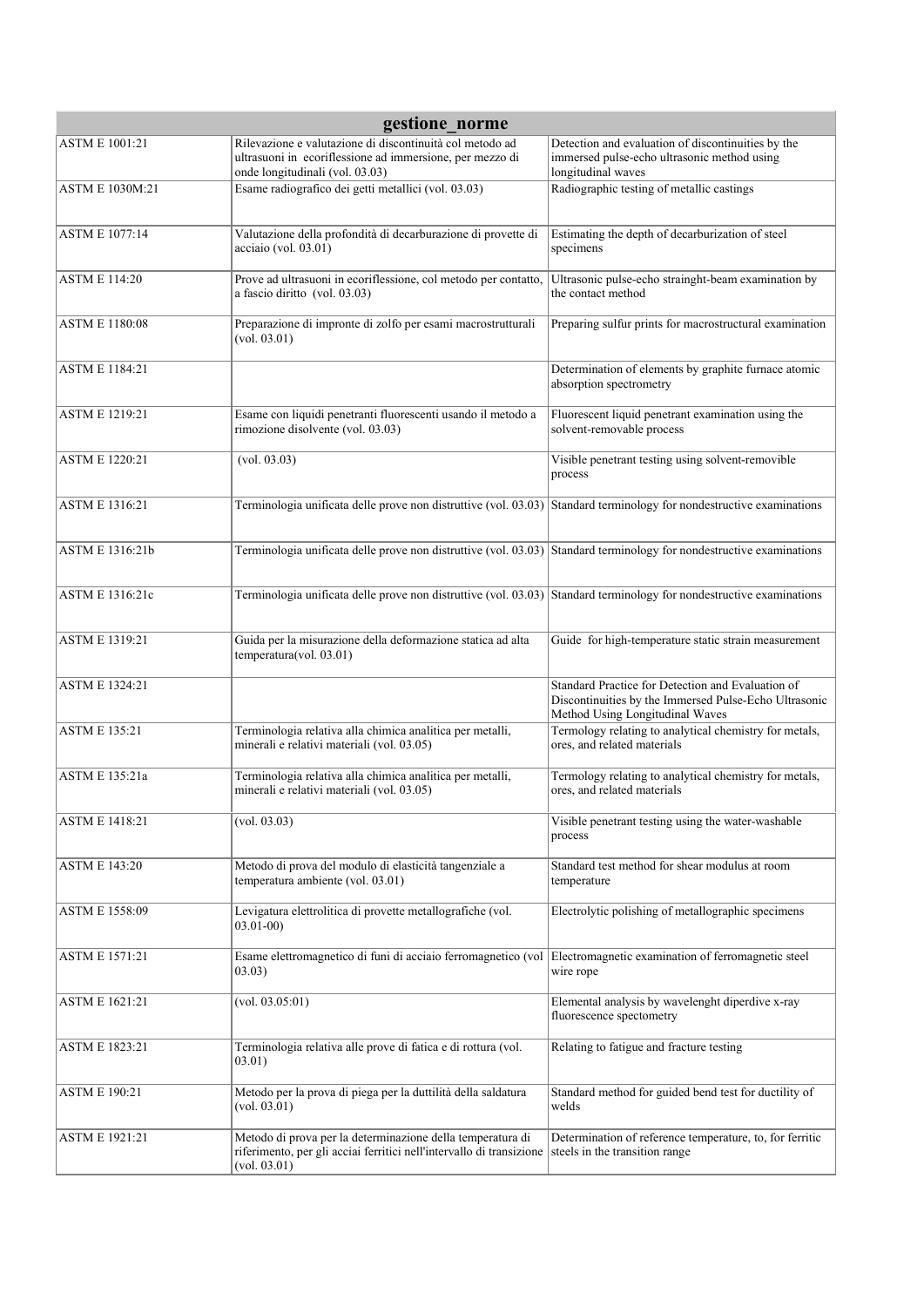| gestione norme        |                                                                                                                                                                                |                                                                                                                                                               |  |
|-----------------------|--------------------------------------------------------------------------------------------------------------------------------------------------------------------------------|---------------------------------------------------------------------------------------------------------------------------------------------------------------|--|
| <b>ASTM E 246:21</b>  |                                                                                                                                                                                | Determination of iron in iron ores and related materials<br>by dichromate titrimetry                                                                          |  |
| <b>ASTM E 247:21</b>  | Determinazione mediante gravimetria della silice e nei<br>materiali relativi nei minerali di manganese e nei minerali di<br>ferro (vol. 03.05)                                 | Standard test methods for determinatin of silica in<br>manganese ores, iron ores, and related materials by<br>gravimetry                                      |  |
| <b>ASTM E 248:20</b>  |                                                                                                                                                                                | manganese in manganese oreS by pyrophosphate<br>complexed permanganate potentiometric titrimetry                                                              |  |
| <b>ASTM E 2767:21</b> | Guida all'utilizzo del sistema di immagine digitale e<br>comunicazione nella valutazione non distruttiva per prove di<br>tomografia computerizzata a raggi X                   | Digital imaging and comunication in nondestructive<br>evaluation (DICONDE) for X-ray computed<br>tomography (CT) test methods                                 |  |
| <b>ASTM E 278:21</b>  | Metodo unificato di determinazione del fosforo nei minerali<br>di ferro (mediante titolazione) (vol. 03.05)                                                                    | Standard test method for phosphorus in iron ores<br>(titrimetric)                                                                                             |  |
| <b>ASTM E 280:21</b>  | Radiografie di riferimento per getti di acciaio di elevato<br>spessore (da 114 a 305 mm)] (vol. 03.03)                                                                         | Reference radiographs for heavy-walled (4 1/2 to 12-in<br>$(114$ to 305-mm)) steel castings                                                                   |  |
| <b>ASTM E 317:21</b>  | Valutazione delle caratteristiche prestazionali di sistemi di<br>prova a ultrasuoni senza l'uso di strumenti di misura<br>elettronici (vol. 03.03)                             | Evaluating performance characteristics of ultrasonic<br>pulse-echo testing systens without the use of electronic<br>measurement instruments                   |  |
| <b>ASTM E 32:21</b>   |                                                                                                                                                                                | Sampling ferroalloys and steel additives for<br>determination of chemical composition                                                                         |  |
| <b>ASTM E 328:21</b>  | Prove di rilassamento per i materiali e le strutture (vol. 03.01)                                                                                                              | Stress relaxation tests for materials and structures                                                                                                          |  |
| <b>ASTM E 354:21</b>  | Analisi chimica delle leghe per alte temperature, elettriche,<br>magnetiche ed altre leghe similari di ferro, nichel e cobalto<br>(vol. 03.05)                                 | Chemical analysis of high-temperature, electrical,<br>magnetic, and other similar iron, nickel, and cobalt<br>alloys                                          |  |
| <b>ASTM E 372:21</b>  | (vol. 03.05)                                                                                                                                                                   | Determination of Calcium and Magnesium in<br>Magnesium Ferrosilicon by EDTA Titrimetry                                                                        |  |
| <b>ASTM E 389:21</b>  |                                                                                                                                                                                | Particle Size or Screen Analysis at 4.75 mm (No.4)<br>Sieve and Coarser for Metal-Bearing Ores and Related<br>Materials                                       |  |
| ASTM E 399:20a        |                                                                                                                                                                                | Linear-elastic plane-strain fracture toughness of metallic<br>materials                                                                                       |  |
| <b>ASTM E 4:21</b>    | Verifica delle macchine di prova nei confronti della forza<br>(vol. 03.01.)                                                                                                    | Practice dor force verification of testing machines                                                                                                           |  |
| <b>ASTM E 415:21</b>  |                                                                                                                                                                                | Carbon and low-alloy steel by spark atomic emission<br>spectrometry (vol. 03.05)                                                                              |  |
| <b>ASTM E 426:16</b>  | Prove elettromagnetiche (mediante correnti parassite) di<br>prodotti tubolari, senza saldatura e saldati, di acciaio<br>inossidabile austenitico e leghe similari (vol. 03.03) | Standard practice for electromagnetic (Eddy-Current)<br>examination of seamless and welded tubular products,<br>austenitic stainless steel and similar alloys |  |
| <b>ASTM E 436:03</b>  | Prove di rottura a caduta di massa degli acciai ferritici (vol.<br>(03.01)                                                                                                     | Drop-weight tear tests of ferritic steels                                                                                                                     |  |
| <b>ASTM E 466:21</b>  | Metodo di esecuzione delle prove di fatica dei materiali<br>metallici con sollecitazione assiale di ampiezza costante (vol.<br>03.01)                                          | Standard practice for conducting force controlled<br>constant amplitude axial fatigue tests of me tallic<br>materials                                         |  |
| <b>ASTM E 467:21</b>  | Verifica dei carichi dinamici di ampiezza costante in un<br>sistema di prova di fatica con carico assiale (vol. 03.01)                                                         | Verification of constant amplitude dynamic loads in an<br>axial load fatigue testing system                                                                   |  |
| <b>ASTM E 507:21</b>  | Metodo unificato di determinazione dell'alluminio nei<br>minerali di ferro mediante spettrometria di assorbimento<br>atomico (vol. 03.05:01)                                   | Standard test method for aluminum in iron ores by<br>atomic absorption spectrosc opy                                                                          |  |
| ASTM E 508:21         | Metodo unificato di determinazione del calcio e del magnesio<br>nei minerali di ferro mediante spettroscopia di assorbimento<br>atomico (vol. 03.05:01)                        | Standard test method for calcium and magnesium in<br>iron ores by atomic absorption spectrosco py                                                             |  |
| <b>ASTM E 543:21</b>  |                                                                                                                                                                                | Standard practice agencies performing nondestructive<br>testing                                                                                               |  |
| <b>ASTM E 572:21</b>  |                                                                                                                                                                                | Stainless and alloy steels by wavelenght dispersive x-<br>ray fluorescence spectrometry                                                                       |  |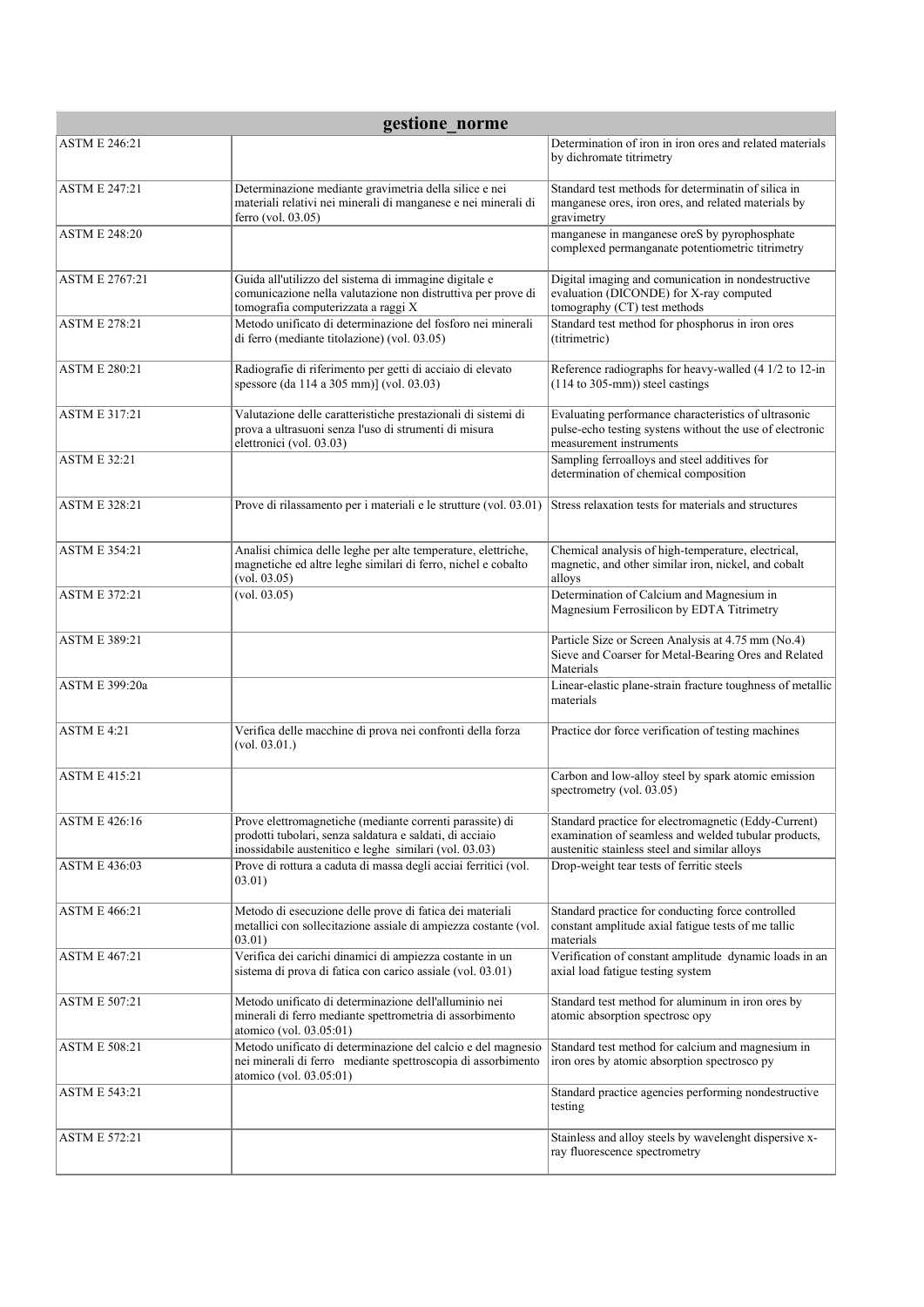| gestione norme         |                                                                                                                                                                                             |                                                                                                                                                |  |
|------------------------|---------------------------------------------------------------------------------------------------------------------------------------------------------------------------------------------|------------------------------------------------------------------------------------------------------------------------------------------------|--|
| <b>ASTM E 709:21</b>   | Esame con polveri magnetiche (vol. 03.03)                                                                                                                                                   | Magnetic particle examination                                                                                                                  |  |
| <b>ASTM E 738:20</b>   | Determinazione dell'alluminio nei minerali di ferro e materiali Standard test method for determination of aluminium in<br>correlati mediante titolazione complexometrica (vol.<br>03.05:01) | iron ores and related materials by complexometric<br>titration                                                                                 |  |
| <b>ASTM E 749M:17</b>  | Metodo di sorveglianza mediante emissione acustica durante<br>la saldatura continua (vol. 03.03)                                                                                            | Standard practice for acoustic emission monitoring<br>during continuous welding                                                                |  |
| <b>ASTM E 797M:21</b>  | Misurazione dello spessore mediante ultrasuoni in<br>ecorrflessione col metodo manuale per contatto (vol. 03.03)                                                                            | Measuring thickness by manual ultrasonic pulse-echo<br>contact method                                                                          |  |
| <b>ASTM E 855:21</b>   | Prova di piegamento di prodotti piani di materiale metallico<br>per impieghi in molle comportanti carichi statici (vol. 03.01)                                                              | Bend testing of metallic flat materials for spring<br>applications                                                                             |  |
| <b>ASTM E 877:21</b>   | (vol. 03.05:01)                                                                                                                                                                             | Sampling and sample preparation of iron ores and<br>related materials for determination of chemical<br>compositions and physical properties    |  |
| <b>ASTM E 878:21</b>   | Determinazione del titanio nei minerali di ferro e materiali<br>correlati col metodo spettrofotometrico al diantipirilmetano<br>mediante raggi ultravioletti (vol. 03.05:01)                | Standard test method for determination of titanium in<br>iron ores and related materials by diantipyrylmethane<br>ultraviolet spectrometry     |  |
| <b>ASTM E 8M:21</b>    | Prova di trazione dei materiali metallici (Unità metriche) (vol.<br>03.01)                                                                                                                  | Tension testing of metallic materials                                                                                                          |  |
| <b>ASTM G 111:21</b>   | Guida unificata per prove di corrosione in ambienti<br>comportanti temperature elevate o pressioni elevate od<br>entrambe (vol. 03.02)                                                      | Guide for corrosion tests in high-temperature or high-<br>pressure environment, or both                                                        |  |
| <b>ASTM G 119:04</b>   | Guida unificata per determinare le sinergie tra usura e<br>corrosione (vol. 03.02)                                                                                                          | Standard guide for determining synergism between wear<br>and corrosion                                                                         |  |
| <b>ASTM G 129:21</b>   | Prova, mediante aumento lento della deformazione, per<br>valutare la suscettibilità dei materiali metallici alla criccatura<br>facilitata dalle condizioni ambientali (vol. 03.02)          | Standard practice for slow strain rate testing to evaluate<br>the susceptibility of metallic materials to<br>environmentally assisted cracking |  |
| ASTM G 158:2016        |                                                                                                                                                                                             | Three methods of assesing buries steel tanks                                                                                                   |  |
| <b>ASTM G 180:21</b>   | Metodo di prova per gli additivi che inibiscono la corrosione<br>dell'acciaio nel calcestruzzo mediante resistenza alla<br>polarizzazione in fanghi cementizi                               | Corrosion inhibiting admixtures for steel in concrete by<br>polarization resistance in cementitious slurries                                   |  |
| <b>ASTM G 31:21</b>    | Prove di corrosione dei metalli in laboratorio, mediante<br>immersione (vol. 03.02)                                                                                                         | Laboratory immersion corrosion testing of metals                                                                                               |  |
| <b>ASTM G 38:01</b>    | Preparazione ed impiego di provette a C per prove di<br>corrosione sotto tensione (vol. 03.02)                                                                                              | Making and using C-ring stress-corrosion test<br>specimens                                                                                     |  |
| ASTM G 39:99           | Preparazione ed impiego di provette piegate per flessione per<br>prove di corrosione sotto tensione (vol. 03.02)                                                                            | Preparation and use of bent-beam stress-corrosion test<br>specimens                                                                            |  |
| <b>ASTM G 40:21</b>    | Terminologia unificata relativa all'erosione e all'abrasione<br>(vol. 03.02)                                                                                                                | Standard terminology relating to wear and erosion                                                                                              |  |
| ASTM G 40:21a          | Terminologia unificata relativa all'erosione e all'abrasione<br>(vol. 03.02)                                                                                                                | Standard terminology relating to wear and erosion                                                                                              |  |
| <b>ASTM G 44:21</b>    | Prova di corrosione sotto tensione mediante immersione<br>alternata in soluzione di cloruro di sodio al 3,5% (vol. 03.02)                                                                   | Evaluating stress corrosion cracking resistance of metals<br>and alloys by alternate immersion in 3,5% sodium<br>chloride solution             |  |
| <b>ASTM G 46:21</b>    | Esame e valutazione della corrosione puntiforme(vol. 03.02)                                                                                                                                 | Examination and evaluation of pitting corrosion                                                                                                |  |
| <b>ASTMA A 1012:10</b> |                                                                                                                                                                                             | Seamless and welded ferritic, austenitic and duplex<br>alloy steel condeser and heat exchanger tubes with<br>integral fins                     |  |
| BS EN 10216-5:21       | Tubi di acciaio senza saldatura per impieghi a pressione -<br>Condizioni tecniche di fornitura - Tubi di acciaio inossidabile                                                               | Seamless steel tubes for pressure purposes - Technical<br>delivery conditions - Part 5: Stainless steel tubes                                  |  |
| BS EN 10217-7:21       | Tubi saldati per impieghi a pressione - Condizioni tecniche di<br>fornitura - Parte 7: Tubi di acciaio inossidabile                                                                         | Welded steel for pressure purposes - Technical delivery<br>conditions - Part 7: Stainless steel tubes                                          |  |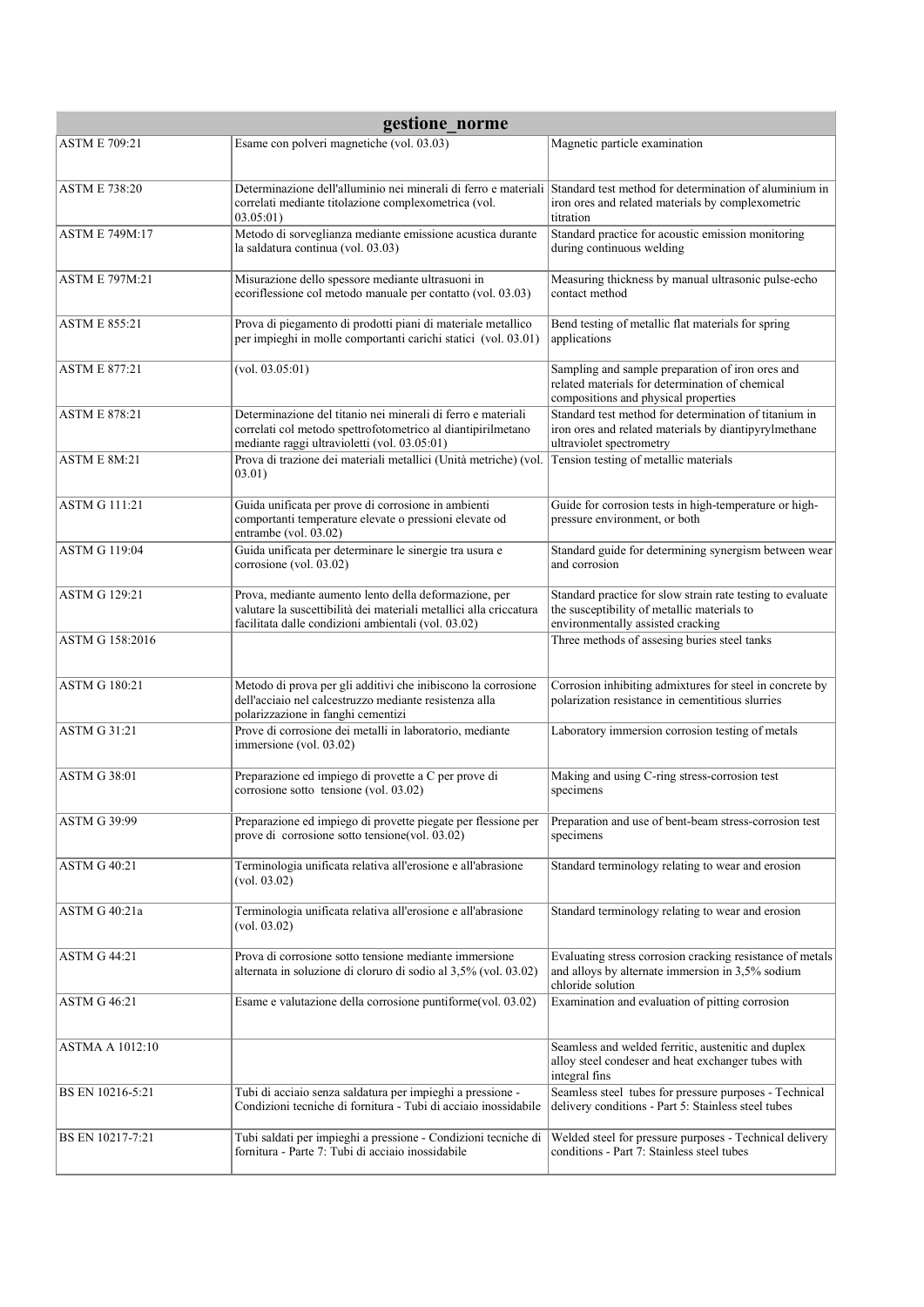| gestione norme            |                                                                                                                                                                                                                                                                   |                                                                                                                                                                                                                |  |
|---------------------------|-------------------------------------------------------------------------------------------------------------------------------------------------------------------------------------------------------------------------------------------------------------------|----------------------------------------------------------------------------------------------------------------------------------------------------------------------------------------------------------------|--|
| BS EN 10222-2:21          | Forgiati in acciaio per apparecchi a pressione - Acciai ferritici<br>e martensitici con caratteristiche specificate ad elevate<br>temperature (armonizzata PED)                                                                                                   | Steel forgings for pressure purposes - Part 2: Ferritic<br>and martensitic steels with specified elevated<br>temperature properties                                                                            |  |
| BS EN 10222-4:17+A1:21    | Forgiati in acciaio per apparecchi a pressione - Parte 4: Acciai<br>saldabili a grano fine con limite di elasticità elevato<br>(armonizzata PED)(+A1:2002)                                                                                                        | Steel forgings for pressure purposes - Part 4: Weldable<br>fine grain steels with high proof strength                                                                                                          |  |
| BS EN 10250-4:21          | Prodotti fucinati di acciaio per impieghi generali - Parte 4:<br>Acciai inossidabili                                                                                                                                                                              | Open die steel forgings for general engineering<br>purposes - Part 4: Stainless steels                                                                                                                         |  |
| BS EN 10253-2:21          | Raccordi per tubazioni da saldare di testa - Acciai non legati e<br>acciai ferritici legati con requisiti specifici di controllo                                                                                                                                  | Butt-welding pipe fittings - Part 2: Non alloy and<br>ferritic alloy steels with specific inspection requirements                                                                                              |  |
| <b>BS EN 10371:21</b>     | Materiali metallici - Prova di microimbutitura                                                                                                                                                                                                                    | Metallic materials. Small punch test method.                                                                                                                                                                   |  |
| BS EN 10373:21            | Determinazione delle proprietà fisiche e meccaniche degli<br>acciai mediante l'utilizzo di modelli                                                                                                                                                                | Determination of the physical and mechanical properties<br>of steels using models                                                                                                                              |  |
| BS EN 10374:21            | Raccordi a saldare per l'industria alimentare e chimica -<br>Connessioni a T, curve e riduzioni per saldatura                                                                                                                                                     | Welded fittings for the food and chemical industries -<br>Tees.<br>bends and reducers for welding                                                                                                              |  |
| BS EN 13480-3:06+A1:2021  | Tubazioni industriali metalliche - Parte 3: Progettazione e<br>calcolo (armonizzata PED)                                                                                                                                                                          | Metallic industrial piping - Part 3: Design and<br>calculation                                                                                                                                                 |  |
| BS EN 13555:21            | Flange e loro giunzioni - Parametri delle guarnizioni e<br>procedure di prova relative alle regole di progettazione per le<br>connessioni delle flange circolari con guarnizione                                                                                  | Flanges and their joints - Gasket parameters and test<br>procedures relevant to the design rules for gasketed<br>circular flange connections                                                                   |  |
| BS EN 14772:21            | Flange e loro giunzioni - Controllo dell'assicurazione della<br>qualità e prove delle guarnizioni in accordo con le norme<br>delle serie EN 1514 e EN 12560                                                                                                       | Flanges and their joints - Quality assurance inspection<br>and testing of gaskets in accordance with the series of<br>standards EN 1514 and EN 12560                                                           |  |
| BS EN 1514-2:14+A1.21     | Flange e loro giunzioni - Dimensioni delle guarnizioni per<br>flange designazione mediante PN - Parte 2: Guarnizioni a<br>spirale per uso con flange di acciaio                                                                                                   | Flanges and their joints - Dimensions of gaskets for PN-<br>designated flanges - Part 2: Spiral wound gaskets for<br>use with steel flanges                                                                    |  |
| BS EN 1515-4:21           | Flange e loro giunzioni - Bulloneria - Parti 4: Selezione della<br>bulloneria per le attrezzature soggette alla Direttiva<br>Attrezzature a Pressione 97/23/CE                                                                                                    | Flanges and their joints - Bolting - Part 4. Selection of<br>bolting for equipment subject to the Pressure Equipment<br>Directive 97/23/EC                                                                     |  |
| BS EN 16808:20            |                                                                                                                                                                                                                                                                   | Petroleum, petrochemical and natural gas industries -<br>Safety of machineries - Manual elevators                                                                                                              |  |
| BS EN 993-10:21           | Metodi di prova per prodotti refrattari formati densi - Parte<br>10: Determinazione della variazione permanente delle<br>dimensioni sotto l'azione del calore                                                                                                     | Methods of test for dense shaped refractory products -<br>Part 10: Determination of permanent change in<br>dimensions on heating                                                                               |  |
| <b>BS EN ISO 11960:21</b> | Industrie del petrolio e del gas naturale - Tubi di acciaio da<br>impiegare come tubi di rivestimento o come tubi di<br>produzione per pozzi                                                                                                                      | Petroleum and natural gas industries - Steel pipes for<br>use as casing or tubing for wells                                                                                                                    |  |
| BS EN ISO 12004-2:21      | Materiali metallici - Lamiere e nastri - Determinazione delle<br>curve limite di formabilità - Parte 1: Misurazione e<br>applicazione dei diagrammi limite di formabilità nelle officine application of forming-limit diagrams in the press shop<br>di stampaggio | Metallic materials - Sheet and strip - Determinationa of<br>forming-limit curves - Part 1: Measurements and                                                                                                    |  |
| BS EN ISO 15156-1:20      | Industrie del petrolio e del gas naturale - Materiali per uso<br>nell'ambiente contenente H2S in produzione di petrolio e del<br>gas - Principi generali per la scelta dei materiali resistenti alla<br>fessurazione                                              | Petroleum and natural gas industries - Materials for use<br>in H2S-containing environments in oil and gas<br>production - Part 1: General principles for selection of<br>cracking-resistant materials          |  |
| BS EN ISO 15156-2:20      | Industrie del petrolio e del gas naturale - Materiali per uso<br>nell'ambiente contenente H2S in produzione di petrolio e del<br>gas-Parte 2: Acciai non legati e basso legati resistenti alla<br>corrosione e uso della ghisa                                    | Petroleum, petrochemical and natural - Materials for use<br>in H2S-containining envirments in oil and gas<br>production - Part 2: Cracking-resistant carbon and low<br>alloy steels, and the use of cast irons |  |
| BS EN ISO 15156-3:20      | Industrie del petrolio e del gas naturale - Materiali per uso<br>nell'ambiente contenente H2S in produzione di petrolio e del<br>gas-Parte 3: Leghe resistenti alla corrosione ed altre leghe                                                                     | Petroleum, petrochemical and natural - Materials for use<br>in H2S-containining envirments in oil and gas<br>production - Part 3: Cracking-resistant CRAs<br>(corrosion-resistant alloys) (ISO 15156-3:2003)   |  |
| <b>BS EN ISO 15663:21</b> | Industrie del petrolio e del gas naturale - Stesura del costo<br>globale di produzione e di trattamento                                                                                                                                                           | Petroleum and natural gas industries - Life cycle costing                                                                                                                                                      |  |
| <b>BS EN ISO 15761:20</b> | Valvole in acciaio, a saracinesca, a disco e di ritegno di<br>formato DN 100 e inferiore pr industrie petrolifere e di gas<br>naturale                                                                                                                            | Stell gate, globe and check valves for sizes DN 100 and<br>smaller, for the petroleum and natural gas industries                                                                                               |  |
| BS EN ISO 18796-1:20      | Industrie petroifere, petrolchimiche e del gas naturale -<br>Rivestimento interno e sistemi di rivestimento di serbatoi in<br>acciaio al carbonio - Parte 1: Requisiti tecnici                                                                                    | Petroleum, petrolchemicals and natural gas industries -<br>Internal coating and lining of carbon steel process<br>vessels - Part 1: Technical requirements                                                     |  |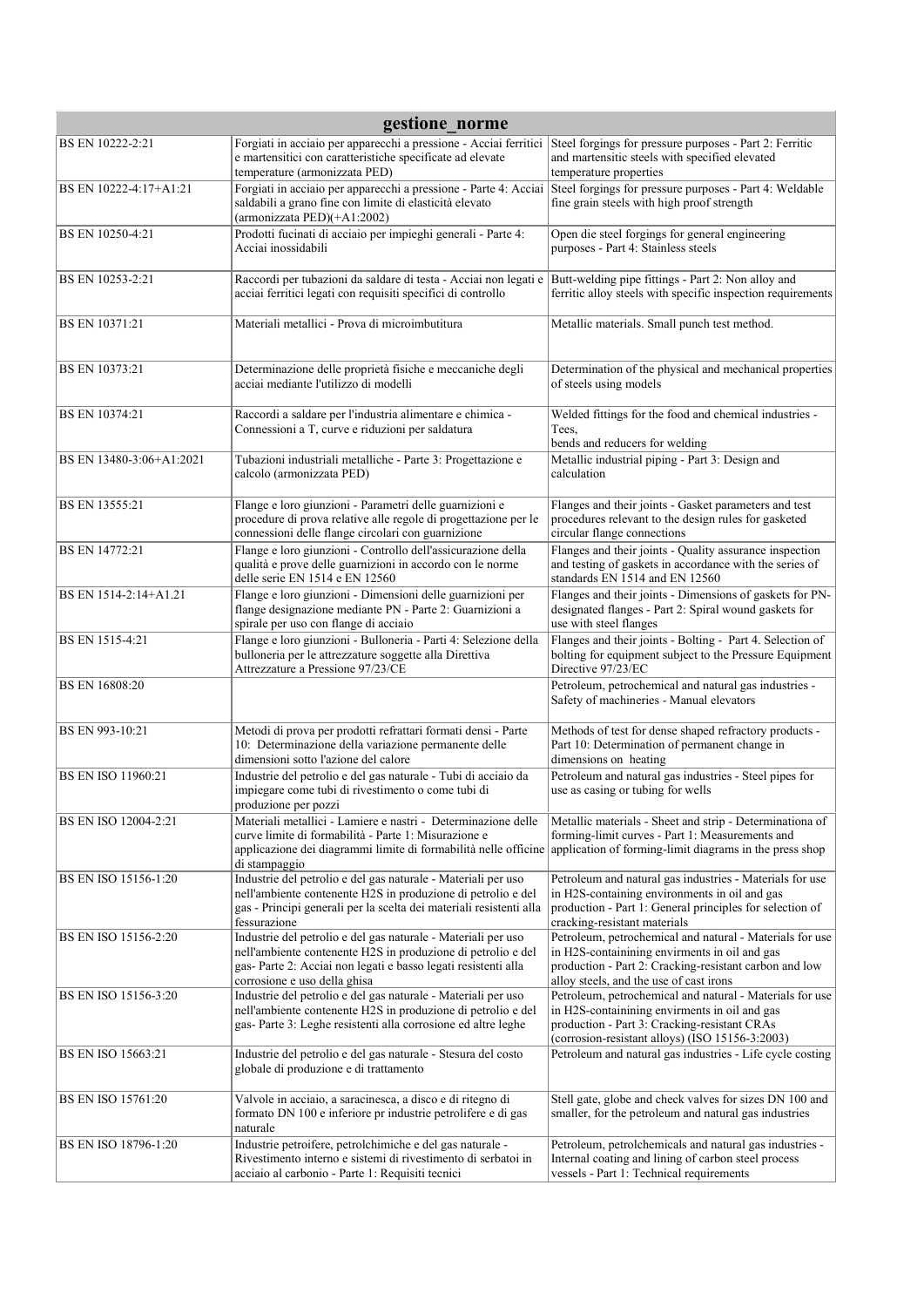| gestione_norme            |                                                                                                                                                                                                                                                                    |                                                                                                                                                                                          |
|---------------------------|--------------------------------------------------------------------------------------------------------------------------------------------------------------------------------------------------------------------------------------------------------------------|------------------------------------------------------------------------------------------------------------------------------------------------------------------------------------------|
| <b>BS EN ISO 19879:21</b> | Raccordi per tubi metallici per trasmissioni oleoidrauliche e<br>pneumatiche e applicazioni generali - Metodi di prova per<br>raccordi per trasmissione oleoidrauliche                                                                                             | Metallic tube connections for fluid power and general<br>use - Test methods for hydraulic fluid power<br>connections (ISO 19879:2005)                                                    |
| <b>BS EN ISO 19902:20</b> | Industrie del petrolio e del gas naturale - Strutture a mare fisse<br>di acciaio                                                                                                                                                                                   | Petroleum and natural gas industries - Fixed steel<br>offshore structures                                                                                                                |
| <b>BS EN ISO 20321:20</b> | Industria petrolifera, petrolchimica e del gas naturale -<br>Sicurezza dei macchinari - Elevatori a motore                                                                                                                                                         | Petroleum, petrochemical and natural gas industries -<br>Safety of machineries - Powered elevators                                                                                       |
| <b>BS EN ISO 23251:21</b> | Industria del petrolio del petrolchimico e del gas naturale -<br>Sistemi di depressurizzazione e di protezione contro la<br>sovrapressione (ISO 23251:06)                                                                                                          | Petroleum, petroclchemical and natural gas industries -<br>pressure-relieving and depressuring systems                                                                                   |
| <b>BS EN ISO 27409:20</b> |                                                                                                                                                                                                                                                                    | Petroleum and natural gas industries - Compact flanged<br>connectons with IX seal ring (ISO 27509:12)                                                                                    |
| <b>BS EN ISO 35104:20</b> | Industrie del petrolio e del gas naturale - Operazioni artiche -<br>Gestione del ghiaccio                                                                                                                                                                          | Petroleum and natural gas industries - Arctic operations<br>- Ice management (ISO 35104:2018); English version<br>EN ISO 35104:2020                                                      |
| BS EN ISO 683-5:17        | Acciai da trattamento termico, acciai legati e acciai automatici<br>- Parte 5 - Acciai da nitrurazione                                                                                                                                                             | Heat treatable steels, alloy steels and free-cutting steels<br>- Part 5 : Nitriding steels                                                                                               |
| CEN ISO/TR 10400:21       | Industrie del petrolio e del gas naturale - Equazioni e calcoli<br>relativi alle proprietà dei tubi di rivestimento, tubi di<br>produzione, tubi di perforazione e tubi per condotte usate<br>come tubi di rivestimento e tubi di produzione                       | Petroleum and natural gas industries - Equations and<br>calculations for the properties of casing, tubing, drill<br>pipe and line pipe used as casing or tubing (ISO/TR<br>10400:2018    |
| DIN EN 10216-5:21         | Tubi di acciaio senza saldatura per impieghi a pressione -<br>Condizioni tecniche di fornitura - Tubi di acciaio inossidabile                                                                                                                                      | Seamless steel tubes for pressure purposes - Technical<br>delivery conditions - Part 5: Stainless steel tubes                                                                            |
| DIN EN 10217-7:21         | Tubi saldati per impieghi a pressione - Condizioni tecniche di<br>fornitura - Parte 7: Tubi di acciaio inossidabile                                                                                                                                                | Welded steel for pressure purposes - Technical delivery<br>conditions - Part 7: Stainless steel tubes                                                                                    |
| DIN EN 10222-2:21         | Forgiati in acciaio per apparecchi a pressione - Acciai ferritici<br>e martensitici con caratteristiche specificate ad elevate<br>temperature (armonizzata PED)                                                                                                    | Steel forgings for pressure purposes - Part 2: Ferritic<br>and martensitic steels with specified elevated<br>temperature properties                                                      |
| DIN EN 10222-4:21         | Forgiati in acciaio per apparecchi a pressione - Parte 4: Acciai<br>saldabili a grano fine con limite di elasticità elevato<br>(armonizzata PED)                                                                                                                   | Steel forgings for pressure purposes - Part 4: Weldable<br>fine grain steels with high proof strength                                                                                    |
| DIN EN 10253-2:21         | Raccordi per tubazioni da saldare di testa - Acciai non legati e<br>acciai ferritici legati con requisiti specifici di controllo                                                                                                                                   | Butt-welding pipe fittings - Part 2: Non alloy and<br>ferritic alloy steels with specific inspection requirements                                                                        |
| DIN EN 10371:21           | Materiali metallici - Prova di microimbutitura                                                                                                                                                                                                                     | Metallic materials. Small punch test method.                                                                                                                                             |
| <b>DIN EN 10373:21</b>    | Determinazione delle proprietà fisiche e meccaniche degli<br>acciai mediante l'utilizzo di modelli                                                                                                                                                                 | Determination of the physical and mechanical properties<br>of steels using models                                                                                                        |
| <b>DIN EN 10374:21</b>    | Raccordi a saldare per l'industria alimentare e chimica -<br>Connessioni a T, curve e riduzioni per saldatura                                                                                                                                                      | Welded fittings for the food and chemical industries -<br>Tees,                                                                                                                          |
| DIN EN 13555:21           | Flange e loro giunzioni - Parametri delle guarnizioni e<br>procedure di prova relative alle regole di progettazione per le<br>connessioni delle flange circolari con guarnizione                                                                                   | bends and reducers for welding<br>Flanges and their joints - Gasket parameters and test<br>procedures relevant to the design rules for gasketed<br>circular flange connections           |
| DIN EN 14772:21           | Flange e loro giunzioni - Controllo dell'assicurazione della<br>qualità e prove delle guarnizioni in accordo con le norme<br>delle serie EN 1514 e EN 12560                                                                                                        | Flanges and their joints - Quality assurance inspection<br>and testing of gaskets in accordance with the series of<br>standards EN 1514 and EN 12560                                     |
| DIN EN 1514-2:21          | Flange e loro giunzioni - Dimensioni delle guarnizioni per<br>flange designazione mediante PN - Parte 2: Guarnizioni a<br>spirale per uso con flange di acciaio                                                                                                    | Flanges and their joints - Dimensions of gaskets for PN-<br>designated flanges - Part 2: Spiral wound gaskets for<br>use with steel flanges                                              |
| DIN EN 1515-4:21          | Flange e loro giunzioni - Bulloneria - Parti 4: Selezione della<br>bulloneria per le attrezzature soggette alla Direttiva<br>Attrezzature a Pressione 97/23/CE                                                                                                     | Flanges and their joints - Bolting - Part 4. Selection of<br>bolting for equipment subject to the Pressure Equipment<br>Directive 97/23/EC                                               |
| DIN EN 17414-1:21         | Tubazioni per raffrescamento - Sistemi bloccati monotubo per<br>reti di acqua fredda interrate direttamente - Parte 1: Tubi<br>prodotti in fabbrica con tubi di servizio in acciaio o plastica,<br>isolamento termico in poliuretano e rivestimento in polietilene | District cooling pipes - Bonded single pipe systems for<br>directly buried cold water networks - Part 1: Factory<br>made pipe assembly of steel or plastic service pipe,<br>polyurethane |
| DIN EN 993-10:21          | Metodi di prova per prodotti refrattari formati densi - Parte<br>10: Determinazione della variazione permanente delle<br>dimensioni sotto l'azione del calore                                                                                                      | thermal insulation and a casing of polyethylene<br>Methods of test for dense shaped refractory products -<br>Part 10: Determination of permanent change in<br>dimensions on heating      |
| DIN EN ISO 10113:21       | Materiali metallici - Fogli e nastri - Determinazione del<br>coefficiente di anisotropia plastica (ERRATA CORRIGE<br><b>VERSIONE 11-2020)</b>                                                                                                                      | Metallic material - Sheet and strip - Determination of<br>plastic strain ratio (CORRECTED VERSION 11-2020)                                                                               |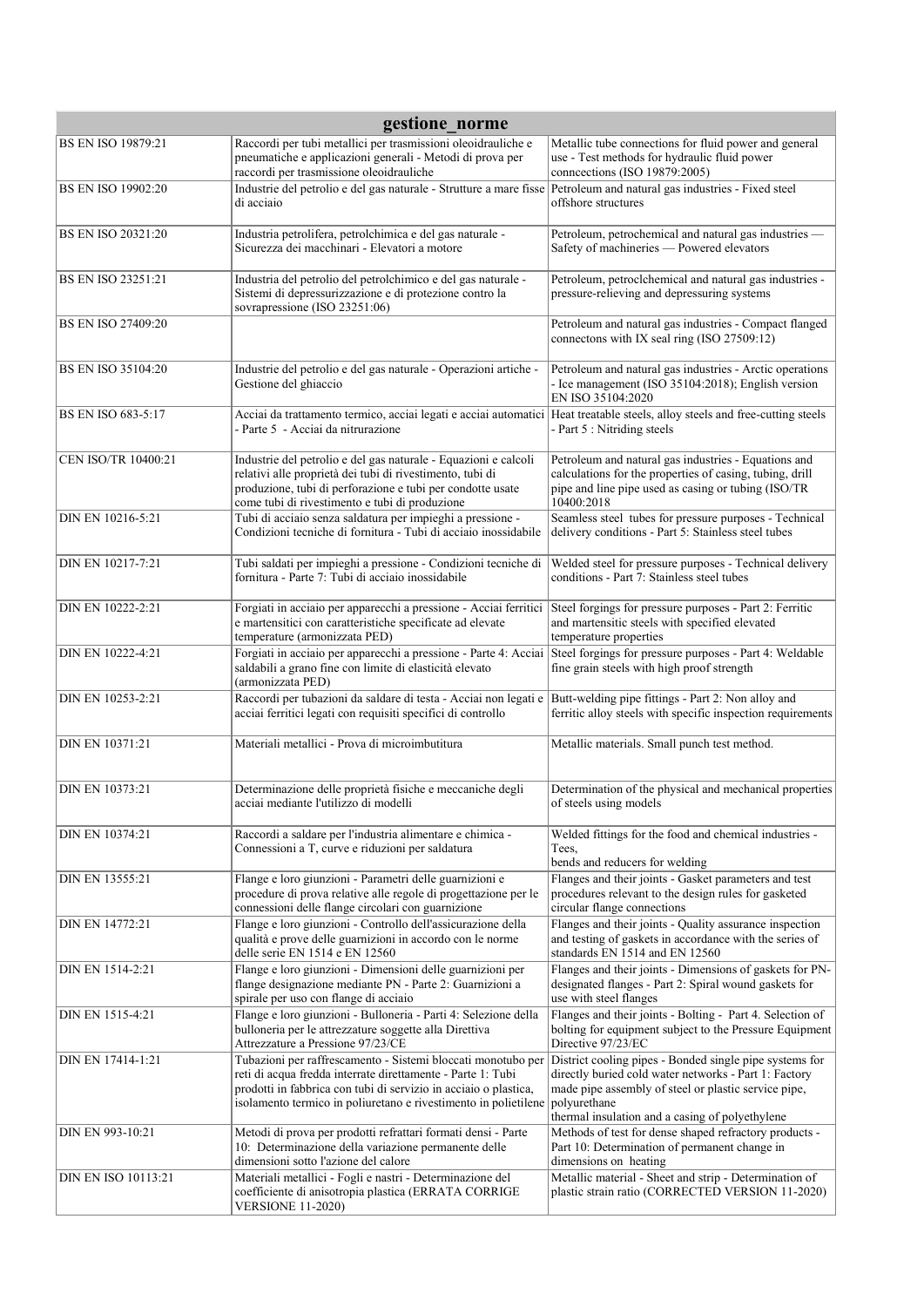| gestione_norme             |                                                                                                                                                                                                           |                                                                                                                                                                        |
|----------------------------|-----------------------------------------------------------------------------------------------------------------------------------------------------------------------------------------------------------|------------------------------------------------------------------------------------------------------------------------------------------------------------------------|
| <b>DIN EN ISO 11960:21</b> | Industrie del petrolio e del gas naturale - Tubi di acciaio da<br>impiegare come tubi di rivestimento o come tubi di<br>produzione per pozzi                                                              | Petroleum and natural gas industries - Steel pipes for<br>use as casing or tubing for wells                                                                            |
| DIN EN ISO 12004-2:21      | Materiali metallici - Lamiere e nastri - Determinazione delle<br>curve limite di formabilità - Parte 1: Misurazione e<br>applicazione dei diagrammi limite di formabilità nelle officine<br>di stampaggio | Metallic materials - Sheet and strip - Determinationa of<br>forming-limit curves - Part 1: Measurements and<br>application of forming-limit diagrams in the press shop |
| <b>DIN EN ISO 15663:21</b> | Industrie del petrolio e del gas naturale - Stesura del costo<br>globale di produzione e di trattamento                                                                                                   | Petroleum and natural gas industries - Life cycle costing                                                                                                              |
| <b>DIN EN ISO 15761:21</b> | Valvole in acciaio, a saracinesca, a disco e di ritegno di<br>formato DN 100 e inferiore pr industrie petrolifere e di gas<br>naturale                                                                    | Stell gate, globe and check valves for sizes DN 100 and<br>smaller, for the petroleum and natural gas industries                                                       |
| <b>DIN EN ISO 16808:21</b> |                                                                                                                                                                                                           | Metallic materials - Sheet and strip. Determination of<br>biaxial stress-strain curve by means of bulge test with<br>optical measuring systems                         |
| DIN EN ISO 18796-1:21      | Industrie petroifere, petrolchimiche e del gas naturale -<br>Rivestimento interno e sistemi di rivestimento di serbatoi in<br>acciaio al carbonio - Parte 1: Requisiti tecnici                            | Petroleum, petrolchemicals and natural gas industries -<br>Internal coating and lining of carbon steel process<br>vessels - Part 1: Technical requirements             |
| <b>DIN EN ISO 19879:21</b> | Raccordi per tubi metallici per trasmissioni oleoidrauliche e<br>pneumatiche e applicazioni generali - Metodi di prova per<br>raccordi per trasmissione oleoidrauliche                                    | Metallic tube connections for fluid power and general<br>use - Test methods for hydraulic fluid power<br>connections (ISO 19879:2010)                                  |
| <b>DIN EN ISO 19902:21</b> | Industrie del petrolio e del gas naturale - Strutture a mare fisse<br>di acciaio                                                                                                                          | Petroleum and natural gas industries - Fixed steel<br>offshore structures                                                                                              |
| <b>DIN EN ISO 20321:20</b> | Industria petrolifera, petrolchimica e del gas naturale -<br>Sicurezza dei macchinari - Elevatori a motore                                                                                                | Petroleum, petrochemical and natural gas industries -<br>Safety of machineries - Powered elevators                                                                     |
| <b>DIN EN ISO 23251:21</b> | Industria del petrolio del petrolchimico e del gas naturale -<br>Sistemi di depressurizzazione e di protezione contro la<br>sovrapressione (ISO 23251:06)                                                 | Petroleum, petroclchemical and natural gas industries -<br>pressure-relieving and depressuring systems                                                                 |
| <b>DIN EN ISO 27509:21</b> |                                                                                                                                                                                                           | Petroleum and natural gas industries - Compact flanged<br>connectons with IX seal ring (ISO 27509:12)                                                                  |
| <b>DIN EN ISO 35104:21</b> | Industrie del petrolio e del gas naturale - Operazioni artiche -<br>Gestione del ghiaccio                                                                                                                 | Petroleum and natural gas industries - Arctic operations<br>- Ice management (ISO 35104:2018); English version<br>EN ISO 35104:2020                                    |
| <b>DIN EN ISO 683-5:17</b> | Acciai da trattamento termico, acciai legati e acciai automatici<br>- Parte 5 - Acciai da nitrurazione                                                                                                    | Heat treatable steels, alloy steels and free-cutting steels<br>- Part 5 : Nitriding steels                                                                             |
| <b>DIN EN ISO 7438:21</b>  | Materiali metallici - Prova di piegamento                                                                                                                                                                 | Metallic materials - Bend test                                                                                                                                         |
| EN 10132:21                |                                                                                                                                                                                                           | Cold rolled narrow steel strip for heat treatment -<br>Technical delivery conditions                                                                                   |
| EN 10216-5:21              | Tubi di acciaio senza saldatura per impieghi a pressione -<br>Condizioni tecniche di fornitura - Tubi di acciaio inossidabile                                                                             | Seamless steel tubes for pressure purposes - Technical<br>delivery conditions - Part 5: Stainless steel tubes                                                          |
| EN 10217-3:19              | Tubi saldati per impieghi a pressione - Condizioni tecniche di<br>fornitura - Parte 3: Tubi di acciaio legato, a grano fine<br>(ERRATA CORRIGE)                                                           | Welded steel for pressure purposes - Technical delivery<br>conditions - Part 3: Alloy fine grain steel tubes                                                           |
| EN 10217-7:21              | Tubi saldati per impieghi a pressione - Condizioni tecniche di<br>fornitura - Parte 7: Tubi di acciaio inossidabile                                                                                       | Welded steel for pressure purposes - Technical delivery<br>conditions - Part 7: Stainless steel tubes                                                                  |
| EN 10222-2:01+A1:2021      | Forgiati in acciaio per apparecchi a pressione - Acciai ferritici<br>e martensitici con caratteristiche specificate ad elevate<br>temperature                                                             | Steel forgings for pressure purposes - Part 2: Ferritic<br>and martensitic steels with specified elevated<br>temperature properties                                    |
| EN 10222-4:17+A1:21        | Forgiati in acciaio per apparecchi a pressione - Parte 4: Acciai<br>saldabili a grano fine con limite di elasticità elevato                                                                               | Steel forgings for pressure purposes - Part 4: Weldable<br>fine grain steels with high proof strength                                                                  |
| EN 10253-2:21              |                                                                                                                                                                                                           | Butt-welding pipe fittings - Part 2: Non alloy and<br>ferritic<br>alloy steels with specific inspection requirements                                                   |
| EN 10264-2:21              | Fili e prodotti trafilati di acciaio - Filo di acciaio per funi -<br>Part 2: Filo di acciao non legato trafilato a freddo per funi per<br>applicazioni generali                                           | Steel wire and wire products - Steel wire for ropes - Part<br>2: Cold drawn non alloy steel wire for ropes for general<br>applications                                 |
| EN 10373:21                |                                                                                                                                                                                                           | Determination of the physical and mechanical properties<br>of steels using models                                                                                      |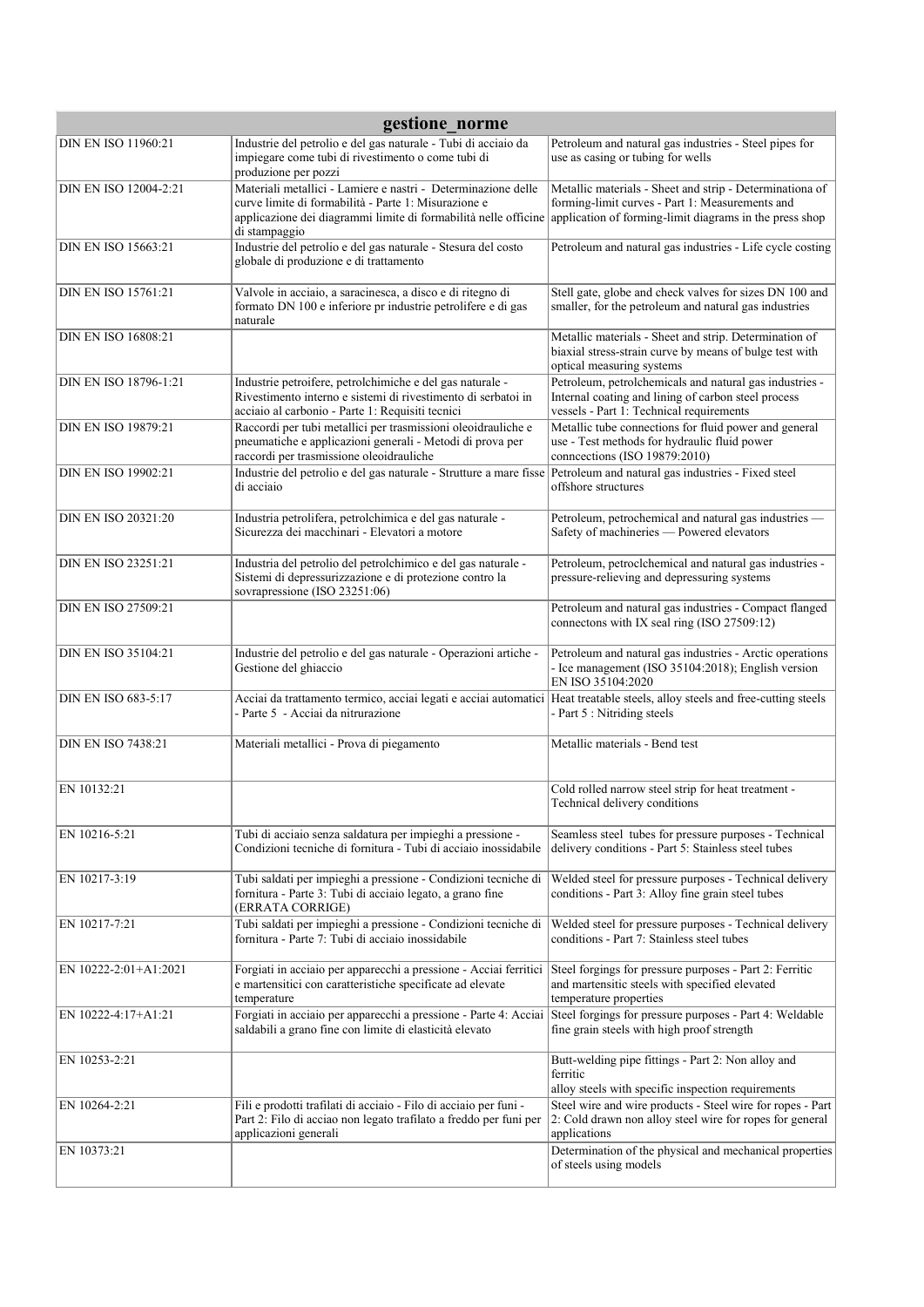| gestione norme      |                                                                 |                                                                                                                    |  |
|---------------------|-----------------------------------------------------------------|--------------------------------------------------------------------------------------------------------------------|--|
| EN 10374:21         |                                                                 | Welded fittings for the food and chemical industries -                                                             |  |
|                     |                                                                 | Tees,<br>bends and reducers for welding                                                                            |  |
| EN 13480-2:17+A8:21 | Tubazioni industriali metalliche - Parte 2 - Materiali          | Metallic industrial piping - Part 2: Materials                                                                     |  |
|                     |                                                                 |                                                                                                                    |  |
| EN 13480-3:17       | Tubazioni industriali metalliche - Parte 3: Progettazione e     | Metallic industrial piping - Part 3: Design and                                                                    |  |
|                     | calcolo (armonizzata PED) (ERRATA CORRIGE)                      | calculation                                                                                                        |  |
| EN 13480-3:17+A1:21 | Tubazioni industriali metalliche - Parte 3: Progettazione e     | Metallic industrial piping - Part 3: Design and                                                                    |  |
|                     | calcolo (armonizzata PED)                                       | calculation                                                                                                        |  |
| EN 13480-3:17+A4:21 | Tubazioni industriali metalliche - Parte 3: Progettazione e     | Metallic industrial piping - Part 3: Design and                                                                    |  |
|                     | calcolo (armonizzata PED)                                       | calculation                                                                                                        |  |
| EN 13480-5:17+A2:21 | Tubazioni industriali metalliche - Parte 5 Ispezione e prove    | Metallic industrial piping - Part 5: Inspection and testing                                                        |  |
|                     |                                                                 |                                                                                                                    |  |
| EN 13555:21         | Flange e loro giunzioni - Parametri delle guarnizioni e         | Flanges and their joints - Gasket parameters and test                                                              |  |
|                     | procedure di prova relative alle regole di progettazione per le | procedures relevant to the design rules for gasketed                                                               |  |
|                     | connessioni delle flange circolari con guarnizione              | circular flange connections<br>District heating pipes - Design and installation of                                 |  |
| EN 13941-1:19+A1:21 |                                                                 | thermal insulated bonded single and twin pipe systems                                                              |  |
|                     |                                                                 | for directly buried hot water networks - Part 1: Design                                                            |  |
| EN 13941-2:19+A1:21 |                                                                 | District heating pipes - Design and installation of<br>thermal insulated bonded single and twin pipe systems       |  |
|                     |                                                                 | for directly buried hot water networks - Part 2:<br>Installation                                                   |  |
| EN 14772:21         | Flange e loro giunzioni - Controllo dell'assicurazione della    | Flanges and their joints - Quality assurance inspection                                                            |  |
|                     | qualità e prove delle guarnizioni in accordo con le norme       | and testing of gaskets in accordance with the series of                                                            |  |
| EN 14917:21         | delle serie EN 1514 e EN 12560                                  | standards EN 1514 and EN 12560<br>Metal bellows expansion joints for pressure applications                         |  |
|                     |                                                                 |                                                                                                                    |  |
| EN 1514-2:14+A1:21  |                                                                 | Flanges and their joints - Gaskets for PN-designeted                                                               |  |
|                     |                                                                 | flanges - Part 2: Spiral wound gaskets for use with steel                                                          |  |
| EN 15663:21         |                                                                 | flanges.<br>Petroleum, petrochemical and natural gas industries -                                                  |  |
|                     |                                                                 | Life                                                                                                               |  |
| EN 17415-2:21       |                                                                 | cycle costing (ISO 15663:2021)<br>District cooling pipes - Bonded single pipe systems for                          |  |
|                     |                                                                 | directly buried cold water networks - Part 2: Factory                                                              |  |
|                     |                                                                 | made<br>fitting assemblies of steel or plastic service pipe,                                                       |  |
|                     |                                                                 | polyurethane thermal insulation and a casing of                                                                    |  |
| EN 17415-3:21       |                                                                 | polyethylene<br>District cooling pipes - Bonded single pipe systems for                                            |  |
|                     |                                                                 | directly buried cold water networks - Part 3: Factory                                                              |  |
|                     |                                                                 | made<br>steel valve assembly for steel or plastic service pipe,                                                    |  |
|                     |                                                                 | polyurethane thermal insulation and a casing of                                                                    |  |
| EN 877:21           | Tubi e raccordi di ghisa, loro assemblaggi e accessori per      | polyethylene<br>Cast iron pipe systems and their components for the                                                |  |
|                     | l'evacuazione dell'acqua dagli edifici - Requisiti, metodi di   | evacuation of water from works - characteristics and test                                                          |  |
| EN ISO 15349-2:21   | prova                                                           | methods<br>Unalloyed steel - Determination of low carbon content -                                                 |  |
|                     |                                                                 | Part 2: Infrared absorption method after combustion in                                                             |  |
|                     |                                                                 | an induction furnace (with preheating) (ISO 15349-<br>2:2021                                                       |  |
| EN ISO 18797-2:21   |                                                                 | Petroleum, petrochemical and natural gas industries -                                                              |  |
|                     |                                                                 | External corrosion protection of risers by coatings and<br>linings - Part 2: Maintenance and field repair coatings |  |
|                     |                                                                 | for riser pipes (ISO 18797-2:2021)                                                                                 |  |
| EN ISO 19901-5:21   |                                                                 | Petroleum and natural gas industries - Specific<br>requirements for offshore structures - Part 5: Weight           |  |
|                     |                                                                 | control during engineering and construction (ISO                                                                   |  |
|                     |                                                                 | 19901-<br>5:2016                                                                                                   |  |
| EN ISO 2566-1:21    | Acciaio - Conversione dei valori di allungamento - Parte 1^ -   | Steel - Conversion of elongation values - Part 1: Carbon                                                           |  |
|                     | Acciai non legati e debolmente legati                           | and low alloy steels                                                                                               |  |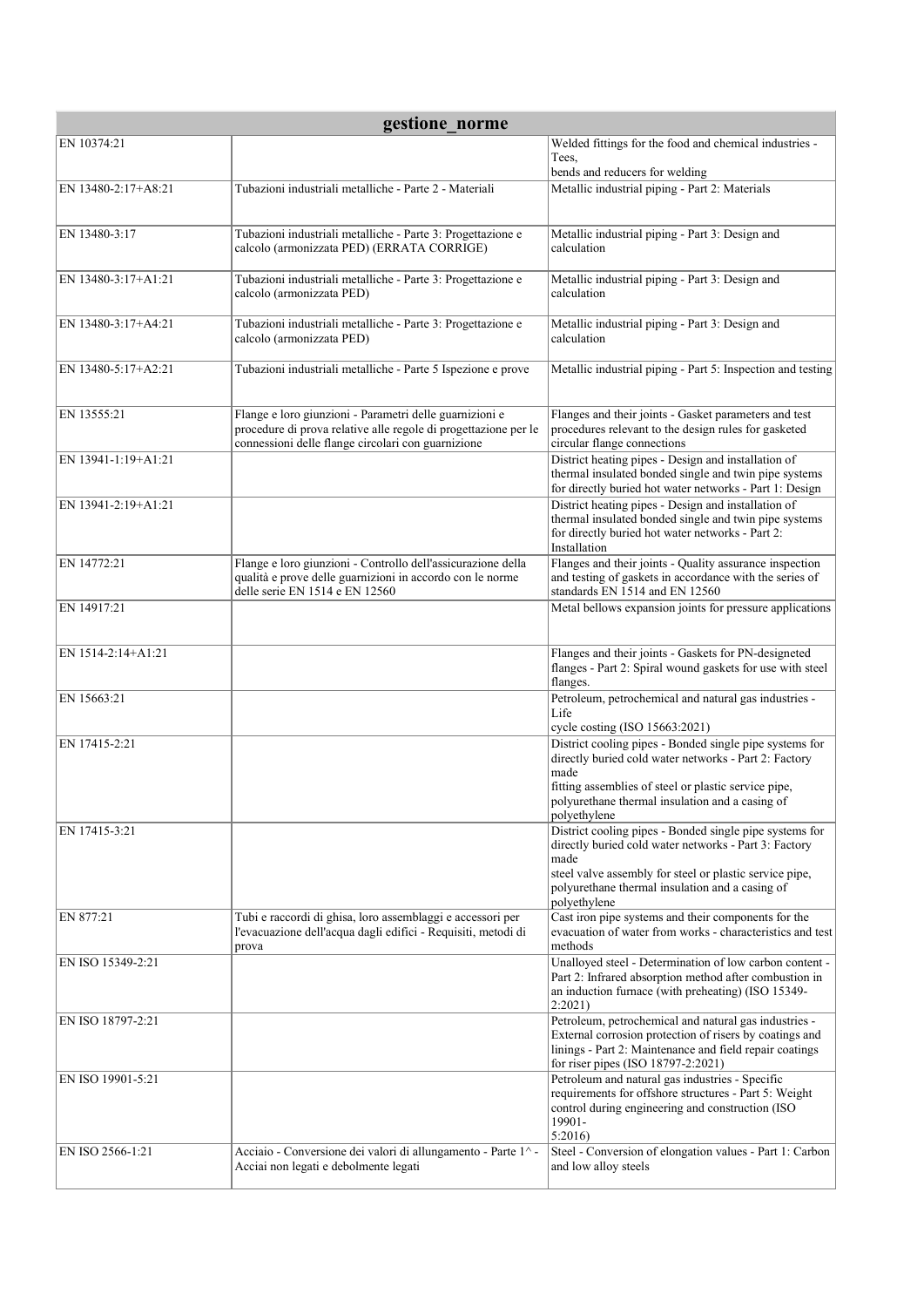| gestione_norme   |                                                                                                                                                                                                                                              |                                                                                                                                                                               |
|------------------|----------------------------------------------------------------------------------------------------------------------------------------------------------------------------------------------------------------------------------------------|-------------------------------------------------------------------------------------------------------------------------------------------------------------------------------|
| EN ISO 2566-2:21 | Acciaio - Conversione dei valori di allungamento - Parte 2^-<br>Acciai austenitici                                                                                                                                                           | Steel - Conversion of elongation values - Part 2 :<br>Austenitic steels                                                                                                       |
| EN ISO 35102:21  |                                                                                                                                                                                                                                              | Petroleum and natural gas industries - Arctic operations                                                                                                                      |
|                  |                                                                                                                                                                                                                                              | Escape, evacuation and rescue from offshore<br>installations (ISO 35102:2020)                                                                                                 |
| EN ISO 6368:21   |                                                                                                                                                                                                                                              | Petroleum, petrochemical and natural gas industries -<br>Dry<br>gas sealing systems for axial, centrifugal, and rotary                                                        |
|                  |                                                                                                                                                                                                                                              | screw<br>compressors and expanders (ISO 6368:2021)                                                                                                                            |
| ISO 12004-2:21   |                                                                                                                                                                                                                                              | Metallic materials - Determination of forming-limit<br>curves for sheet and strip - Part 2: Determination of<br>forming-limit curves in the laboratory (ISO 12004-<br>2:2021) |
| ISO 1352:21      | Acciaio - Prova di fatica sotto sollecitazione di torsione                                                                                                                                                                                   | Steel - Torsional stress fatigue testing                                                                                                                                      |
| ISO 23251:19     | Industria del petrolio del petrolchimico e del gas naturale -<br>Depressurizzazione e Sistemi di depressurizzazione                                                                                                                          | Petroleum, petroclchemical and natural gas industries -<br>pressure-relieving and depressuring systems                                                                        |
| ISO 23251:19     | Industria del petrolio del petrolchimico e del gas naturale -<br>Depressurizzazione e Sistemi di depressurizzazione                                                                                                                          | Petroleum, petroclchemical and natural gas industries -<br>pressure-relieving and depressuring systems                                                                        |
| ISO 23457-1:21   |                                                                                                                                                                                                                                              | Testing method for steel tyre cord - Part 1: General<br>requirements                                                                                                          |
| ISO 2566-1:21    | Acciaio - Conversione dei valori di allungamento - Parte 1^ -<br>Acciai non legati e debolmente legati                                                                                                                                       | Steel - Conversion of elongation values - Part 1: Carbon<br>and low alloy steels                                                                                              |
| ISO 2566-2:21    | Acciaio - Conversione dei valori di allungamento - Parte 2^-<br>Acciai austenitici                                                                                                                                                           | Steel - Conversion of elongation values - Part 2 :<br>Austenitic steels                                                                                                       |
| ISO 630-1:21     |                                                                                                                                                                                                                                              | Structural steels - Part 1: General technical delivery<br>conditions for hot-rolled products                                                                                  |
| ISO 630-2:21     | Acciaio strutturale - Parte 2: Condizioni tecniche di fornitura<br>per i profilati cavi finiti a caldo                                                                                                                                       | Structural steels - Part 2: Technical delivery<br>requirements for hot-finished hollow sections                                                                               |
| ISO 630-3:21     |                                                                                                                                                                                                                                              | Structural steels. Part 3: Technical delivery conditions<br>for fine-grain structural steels.                                                                                 |
| ISO 630-4:21     |                                                                                                                                                                                                                                              | Structural steels. Part 4: Technical delivery conditions<br>for high-yield-strenght quenched and tempered<br>structural steel plates.                                         |
| ISO 7989-2:21    | Fili e prodotti trafilati di acciaio -Rivestimenti metallici non<br>ferrosi sui fili di acciaio - Rivestimenti di zinco e di leghe di<br>zinco                                                                                               | Steel wire and wire products - non-ferrous metallic<br>coatings on steel wire - Part 2: Zinc or zinc-alloy<br>coating                                                         |
| ISO/TR 10400:18  | Industrie del petrolio e del gas naturale - Equazioni e calcoli<br>relativi alle proprietà dei tubi di rivestimento, tubi di<br>produzione, tubi di perforazione e tubi per condotte usate<br>come tubi di rivestimento e tubi di produzione | Petroleum and natural gas industries - Equations and<br>calculations for the properties of casing, tubing, drill<br>pipe and line pipe used as casing or tubing               |
| NF EN 10216-5:21 | Tubi di acciaio senza saldatura per impieghi a pressione -<br>Condizioni tecniche di fornitura - Tubi di acciaio inossidabile                                                                                                                | Seamless steel tubes for pressure purposes - Technical<br>delivery conditions - Part 5: Stainless steel tubes                                                                 |
| NF EN 10217-7:21 | Tubi saldati per impieghi a pressione - Condizioni tecniche di<br>fornitura - Parte 7: Tubi di acciaio inossidabile                                                                                                                          | Welded steel for pressure purposes - Technical delivery<br>conditions - Part 7: Stainless steel tubes                                                                         |
| NF EN 10222-4:21 | Forgiati in acciaio per apparecchi a pressione - Parte 4: Acciai<br>saldabili a grano fine con limite di elasticità elevato<br>(armonizzata PED)(+A1:02)                                                                                     | Steel forgings for pressure purposes - Part 4: Weldable<br>fine grain steels with high proof strength                                                                         |
| NF EN 10250-4:21 | Prodotti fucinati di acciaio per impieghi generali - Parte 4:<br>Acciai inossidabili                                                                                                                                                         | Open die steel forgings for general engineering<br>purposes - Part 4: Stainless steels                                                                                        |
| NF EN 10253-2:21 | Raccordi per tubazioni da saldare di testa - Acciai non legati e<br>acciai ferritici legati con requisiti specifici di controllo                                                                                                             | Butt-welding pipe fittings - Part 2: Non alloy and<br>ferritic alloy steels with specific inspection requirements                                                             |
| NF EN 10373:21   | Determinazione delle proprietà fisiche e meccaniche degli<br>acciai mediante l'utilizzo di modelli                                                                                                                                           | Determination of the physical and mechanical properties<br>of steels using models                                                                                             |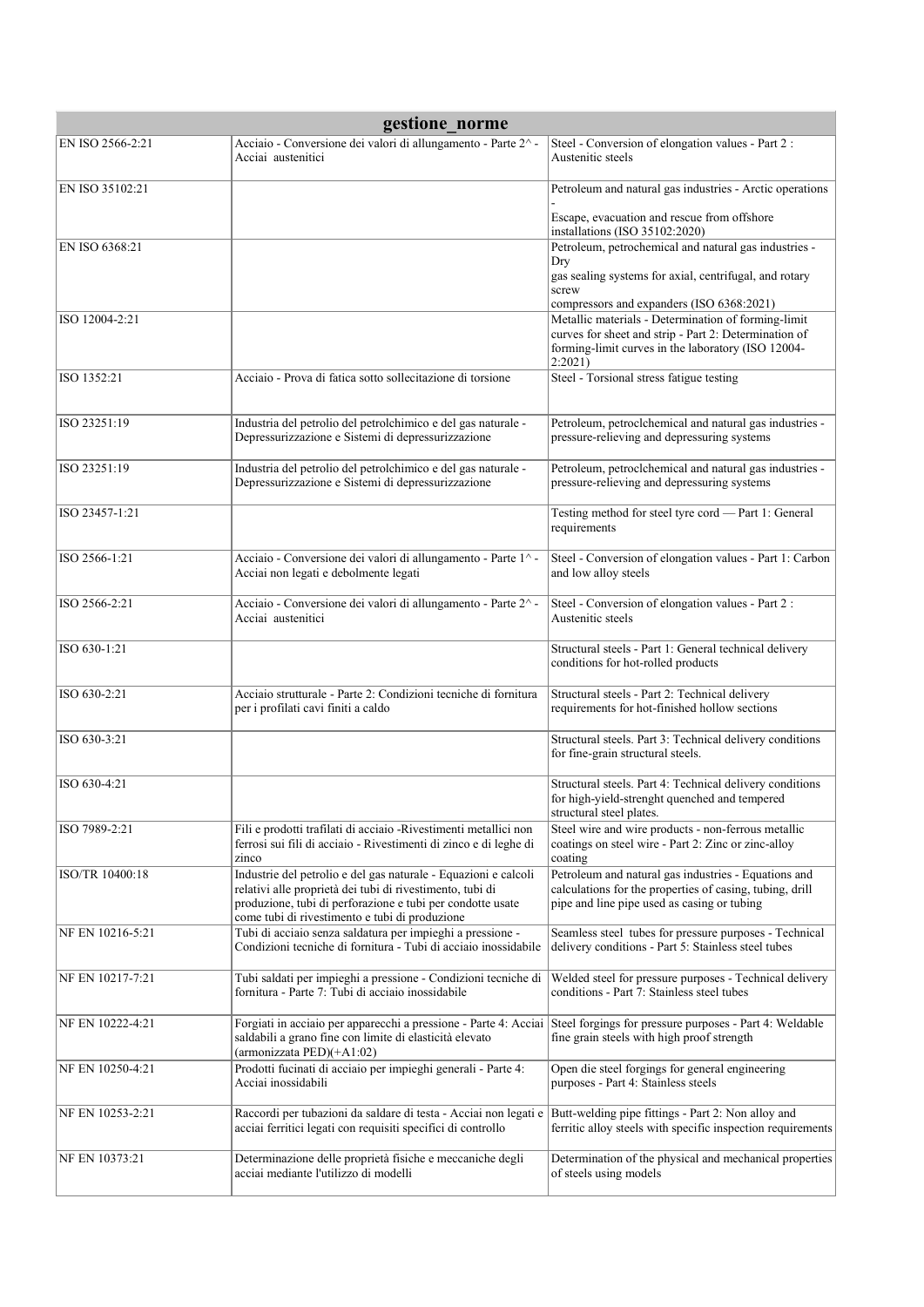| gestione norme        |                                                                                                                                                                                                                      |                                                                                                                                                                                                                          |
|-----------------------|----------------------------------------------------------------------------------------------------------------------------------------------------------------------------------------------------------------------|--------------------------------------------------------------------------------------------------------------------------------------------------------------------------------------------------------------------------|
| NF EN 10374:21        | Raccordi a saldare per l'industria alimentare e chimica -<br>Connessioni a T, curve e riduzioni per saldatura                                                                                                        | Welded fittings for the food and chemical industries -<br>Tees,<br>bends and reducers for welding                                                                                                                        |
| NF EN 13480-3:21      | Tubazioni industriali metalliche - Parte 3: Progettazione e<br>calcolo (armonizzata PED)                                                                                                                             | Metallic industrial piping - Part 3: Design and<br>calculation                                                                                                                                                           |
| NF EN 13555:21        | Flange e loro giunzioni - Parametri delle guarnizioni e<br>procedure di prova relative alle regole di progettazione per le<br>connessioni delle flange circolari con guarnizione                                     | Flanges and their joints - Gasket parameters and test<br>procedures relevant to the design rules for gasketed<br>circular flange connections                                                                             |
| NF EN 14772:21        | Flange e loro giunzioni - Controllo dell'assicurazione della<br>qualità e prove delle guarnizioni in accordo con le norme<br>delle serie EN 1514 e EN 12560                                                          | Flanges and their joints - Quality assurance inspection<br>and testing of gaskets in accordance with the series of<br>standards EN 1514 and EN 12560                                                                     |
| NF EN 1514-2:14+A1:21 | Flange e loro giunzioni - Dimensioni delle guarnizioni per<br>flange designazione mediante PN - Parte 2: Guarnizioni a<br>spirale per uso con flange di acciaio                                                      | Flanges and their joints - Dimensions of gaskets for PN-<br>designated flanges - Part 2: Spiral wound gaskets for<br>use with steel flanges                                                                              |
| NF EN 1515-4:21       | Flange e loro giunzioni - Bulloneria - Parti 4: Selezione della<br>bulloneria per le attrezzature soggette alla Direttiva<br>Attrezzature a Pressione 97/23/CE                                                       | Flanges and their joints - Bolting - Part 4. Selection of<br>bolting for equipment subject to the Pressure Equipment<br>Directive 97/23/EC                                                                               |
| NF EN 16808:20        |                                                                                                                                                                                                                      | Petroleum, petrochemical and natural gas industries -<br>Safety of machineries - Manual elevators                                                                                                                        |
| NF EN 993-10:20       | Metodi di prova per prodotti refrattari formati densi - Parte<br>10: Determinazione della variazione permanente delle<br>dimensioni sotto l'azione del calore                                                        | Methods of test for dense shaped refractory products -<br>Part 10: Determination of permanent change in<br>dimensions on heating                                                                                         |
| NF EN ISO 12004-2:21  | Materiali metallici - Lamiere e nastri - Determinazione delle<br>curve limite di formabilità - Parte 1: Misurazione e<br>applicazione dei diagrammi limite di formabilità nelle officine<br>di stampaggio            | Metallic materials - Sheet and strip - Determinationa of<br>forming-limit curves - Part 1: Measurements and<br>application of forming-limit diagrams in the press shop                                                   |
| NF EN ISO 15156-1:21  | Industrie del petrolio e del gas naturale - Materiali per uso<br>nell'ambiente contenente H2S in produzione di petrolio e del<br>gas - Principi generali per la scelta dei materiali resistenti alla<br>fessurazione | Petroleum and natural gas industries - Materials for use<br>in H2S-containing environments in oil and gas<br>production - Part 1: General principles for selection of<br>cracking-resistant materials (ISO 15156-1:2001) |
| NF EN ISO 15663-1:06  | Industrie del petrolio e del gas naturale - Stesura del costo<br>globale di produzione e di trattamento - Parte 1: Metodologia<br>$(ISO 15663-1:2000)$                                                               | Petroleum and natural gas industries - Life cycle costing<br>- Part 1: Methodology (ISO 15663-1:2000)                                                                                                                    |
| NF EN ISO 15761:20    | Valvole in acciaio, a saracinesca, a disco e di ritegno di<br>formato DN 100 e inferiore pr industrie petrolifere e di gas<br>naturale                                                                               | Stell gate, globe and check valves for sizes DN 100 and<br>smaller, for the petroleum and natural gas industries                                                                                                         |
| NF EN ISO 18796-1:20  | Industrie petroifere, petrolchimiche e del gas naturale -<br>Rivestimento interno e sistemi di rivestimento di serbatoi in<br>acciaio al carbonio - Parte 1: Requisiti tecnici                                       | Petroleum, petrolchemicals and natural gas industries -<br>Internal coating and lining of carbon steel process<br>vessels - Part 1: Technical requirements                                                               |
| NF EN ISO 19879:21    | Raccordi per tubi metallici per trasmissioni oleoidrauliche e<br>pneumatiche e applicazioni generali - Metodi di prova per<br>raccordi per trasmissione oleoidrauliche                                               | Metallic tube connections for fluid power and general<br>use - Test methods for hydraulic fluid power<br>connections (ISO 19879:2010)                                                                                    |
| NF EN ISO 35104:20    | Industrie del petrolio e del gas naturale - Operazioni artiche -<br>Gestione del ghiaccio                                                                                                                            | Petroleum and natural gas industries - Arctic operations<br>- Ice management (ISO 35104:2018); English version<br>EN ISO 35104:2020                                                                                      |
| NF EN ISO 683-5:17    | Acciai da trattamento termico, acciai legati e acciai automatici Heat treatable steels, alloy steels and free-cutting steels<br>- Parte 5 - Acciai da nitrurazione                                                   | - Part 5 : Nitriding steels                                                                                                                                                                                              |
| <b>NORMA</b>          | TITOLO ITALIANO                                                                                                                                                                                                      | <b>TITOLO INGLESE</b>                                                                                                                                                                                                    |
| <b>NORMA</b>          | <b>TITOLO ITALIANO</b>                                                                                                                                                                                               | <b>TITOLO INGLESE</b>                                                                                                                                                                                                    |
| <b>NORMA</b>          | <b>TITOLO ITALIANO</b>                                                                                                                                                                                               | TITOLO INGLESE                                                                                                                                                                                                           |
| <b>NORMA</b>          | TITOLO ITALIANO                                                                                                                                                                                                      | TITOLO INGLESE                                                                                                                                                                                                           |
| UN EN 16808:21        | Industrie petrolifere, petrolchimiche e del gas naturale -<br>Sicurezza delle macchine - Sollevatori manuali                                                                                                         |                                                                                                                                                                                                                          |
| UNI EN 10216-5:21     | Tubi di acciaio senza saldatura per impieghi a pressione -<br>Condizioni tecniche di fornitura - Tubi di acciaio inossidabile                                                                                        | Seamless steel tubes for pressure purposes - Technical<br>delivery conditions - Part 5: Stainless steel tubes                                                                                                            |
| UNI EN 10217-1:19     | Tubi saldati per impieghi a pressione - Condizioni tecniche di<br>fornitura - Parte 1: Tubi di acciaio per impieghi a temperatura<br>ambiente (ERRATA CORRIGE)                                                       | Welded steel for pressure purposes - Technical delivery<br>conditions - Part 1: Non-alloy steel tubes with specified<br>room temperature properties                                                                      |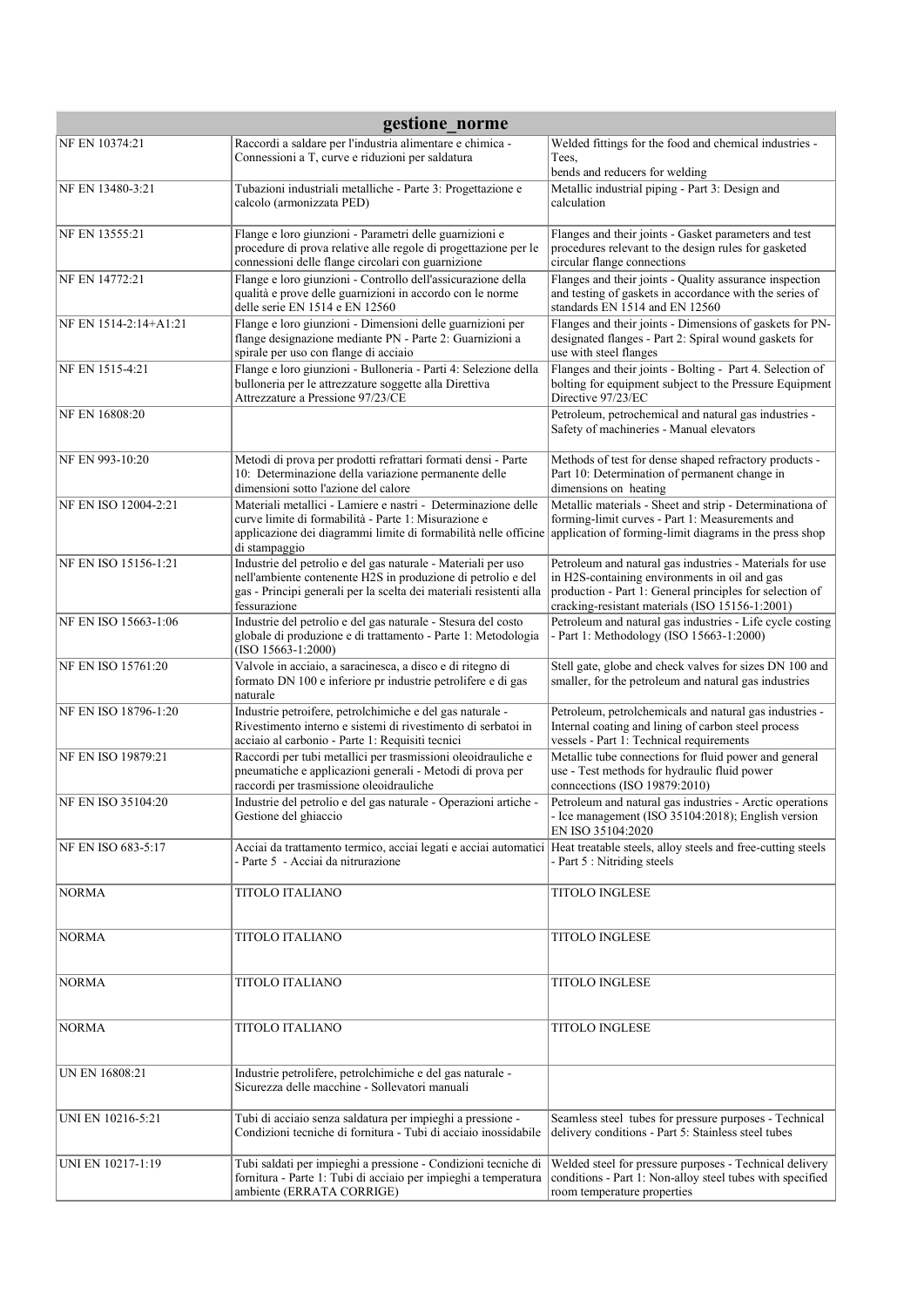| gestione norme             |                                                                                                                                                                                                                                                                            |                                                                                                                                                                                                                          |
|----------------------------|----------------------------------------------------------------------------------------------------------------------------------------------------------------------------------------------------------------------------------------------------------------------------|--------------------------------------------------------------------------------------------------------------------------------------------------------------------------------------------------------------------------|
| UNI EN 10217-2:19          | Tubi saldati per impieghi a pressione - Condizioni tecniche di<br>fornitura - Parte 2: Tubi saldati elettricamente di acciaio non<br>legato e legato per impieghi a temperatura elevata (ERRATA<br>CORIGE)                                                                 |                                                                                                                                                                                                                          |
| UNI EN 10217-7:21          | Tubi saldati per impieghi a pressione - Condizioni tecniche di<br>fornitura - Parte 7: Tubi di acciaio inossidabile                                                                                                                                                        | Welded steel for pressure purposes - Technical delivery<br>conditions - Part 7: Stainless steel tubes                                                                                                                    |
| UNI EN 10222-2:21          | Forgiati in acciaio per apparecchi a pressione - Acciai ferritici<br>e martensitici con caratteristiche specificate ad elevate<br>temperature                                                                                                                              | Steel forgings for pressure purposes - Part 2: Ferritic<br>and martensitic steels with specified elevated<br>temperature properties                                                                                      |
| UNI EN 10222-4:21          | Forgiati in acciaio per apparecchi a pressione - Parte 4: Acciai<br>saldabili a grano fine con limite di elasticità elevato                                                                                                                                                | Steel forgings for pressure purposes - Part 4: Weldable<br>fine grain steels with high proof strength                                                                                                                    |
| UNI EN 10250-4:21          | Prodotti fucinati di acciaio per impieghi generali - Parte 4:<br>Acciai inossidabili                                                                                                                                                                                       | Open die steel forgings for general engineering<br>purposes - Part 4: Stainless steels                                                                                                                                   |
| UNI EN 10253-2:21          | Raccordi per tubazioni da saldare di testa - Parte 2 - Acciai<br>non legati e acciai ferritici legati con requisiti specifici di<br>controllo                                                                                                                              | Butt-welding pipe fittings - Part 2: Non alloy and<br>ferritic alloy steels with specific inspection requirements                                                                                                        |
| UNI EN 10371:21            | Materiali metallici - Prova di microimbutitura                                                                                                                                                                                                                             |                                                                                                                                                                                                                          |
| <b>UNI EN 10373:21</b>     | Determinazione delle proprietà fisiche e meccaniche degli<br>acciai mediante l'utilizzo di modelli                                                                                                                                                                         | Determination of the physical and mechanical properties<br>of steels using models                                                                                                                                        |
| UNI EN 10374:21            | Raccordi a saldare per l'industria alimentare e chimica -<br>Connessioni a T, curve e riduzioni per saldatura                                                                                                                                                              | Welded fittings for the food and chemical industries -<br>Tees,<br>bends and reducers for welding                                                                                                                        |
| UNI EN 13480-3:21          | Tubazioni industriali metalliche - Parte 3: Progettazione e<br>calcolo                                                                                                                                                                                                     | Metallic industrial piping - Part 3: Design and<br>calculation                                                                                                                                                           |
| <b>UNI EN 13555:21</b>     | Flange e loro giunzioni - Parametri delle guarnizioni e<br>procedure di prova relative alle regole di progettazione per le<br>connessioni delle flange circolari con guarnizione                                                                                           | Flanges and their joints - Gasket parameters and test<br>procedures relevant to the design rules for gasketed<br>circular flange connections                                                                             |
| <b>UNI EN 14772:21</b>     | Flange e loro giunzioni - Controllo dell'assicurazione della<br>qualità e prove delle guarnizioni in accordo con le norme<br>delle serie EN 1514 e EN 12560                                                                                                                | Flanges and their joints - Quality assurance inspection<br>and testing of gaskets in accordance with the series of<br>standards EN 1514 and EN 12560                                                                     |
| <b>UNI EN 1514-2:21</b>    | Flange e loro giunzioni - Dimensione delle guarnizioni a<br>spirale per uso con flange di acciaio                                                                                                                                                                          | Flanges and their joints - Gaskets for PN-designated<br>flanges - Part 2: Spiral wound gaskets for use with steel<br>flanges                                                                                             |
| UNI EN 1515-4:21           | Flange e loro giunzioni - Bulloneria - Parti 4: Selezione della<br>bulloneria per le attrezzature soggette alla Direttiva<br>Attrezzature a Pressione 97/23/CE                                                                                                             | Flanges and their joints - Bolting - Part 4. Selection of<br>bolting for equipment subject to the Pressure Equipment<br>Directive 97/23/EC                                                                               |
| <b>UNI EN 1563:18</b>      | Fonderia - Getti di ghisa a grafite sferoidale (ERRATA<br>CORRIGE)                                                                                                                                                                                                         | Founding - Spheroidal graphite cast irons                                                                                                                                                                                |
| <b>UNI EN 448:19</b>       | Tubazioni per teleriscaldamento - Sistemi bloccati di<br>tubazioni preisolate per reti interrate di acqua calda -<br>Assemblaggio di raccordi per tubi di servizio di acciaio con<br>isolamento termico di poliuretano e tubi di protezione esterna<br>di polietilene (EC) | District heating pipes - Preinsulated bonded pipe<br>systems for directly buried hot water networks - Fitting<br>assemblies of steel service pipes, polyurethane thermal<br>insulation and outer casing of polyethylene  |
| UNI EN 993-10:21           | Metodi di prova per prodotti refrattari formati densi - Parte<br>10: Determinazione della variazione permanente delle<br>dimensioni sotto l'azione del calore                                                                                                              | Methods of test for dense shaped refractory products -<br>Part 10: Determination of permanent change in<br>dimensions on heating                                                                                         |
| <b>UNI EN ISO 10113:20</b> | Materiali metallici - Fogli e nastri - Determinazione del<br>coefficiente di anisotropia plastica (ERRATA CORRIGE)                                                                                                                                                         | Metallic material - Sheet and strip - Determination of<br>plastic strain ratio                                                                                                                                           |
| UNI EN ISO 11960:21        | Industrie del petrolio e del gas naturale - Tubi di acciaio da<br>impiegare come tubi di rivestimento o come tubi di<br>produzione per pozzi                                                                                                                               | Petroleum and natural gas industries - Steel pipes for<br>use as casing or tubing for wells                                                                                                                              |
| UNI EN ISO 12004-2:21      | Materiali metallici - Lamiere e nastri - Determinazione delle<br>curve limite di formabilità - Parte 1: Misurazione e<br>applicazione dei diagrammi limite di formabilità nelle officine<br>di stampaggio (Versione bilingue: luglio 2010)                                 | Metallic materials - Sheet and strip - Determinationa of<br>forming-limit curves - Part 1: Measurements and<br>application of forming-limit diagrams in the press shop                                                   |
| UNI EN ISO 15156-1:21      | Industrie del petrolio e del gas naturale - Materiali per uso<br>nell'ambiente contenente H2S in produzione di petrolio e del<br>gas - Principi generali per la scelta dei materiali resistenti alla<br>fessurazione                                                       | Petroleum and natural gas industries - Materials for use<br>in H2S-containing environments in oil and gas<br>production - Part 1: General principles for selection of<br>cracking-resistant materials (ISO 15156-1:2001) |
| UNI EN ISO 15156-2:21      | Industrie del petrolio e del gas naturale - Materiali per uso<br>nell'ambiente contenente H2S in produzione di petrolio e del<br>gas-Parte 2: Acciai non legati e basso legati resistenti alla<br>corrosione e uso della ghisa                                             | Petroleum, petrochemical and natural - Materials for use<br>in H2S-containining envirments in oil and gas<br>production - Part 2: Cracking-resistant carbon and low                                                      |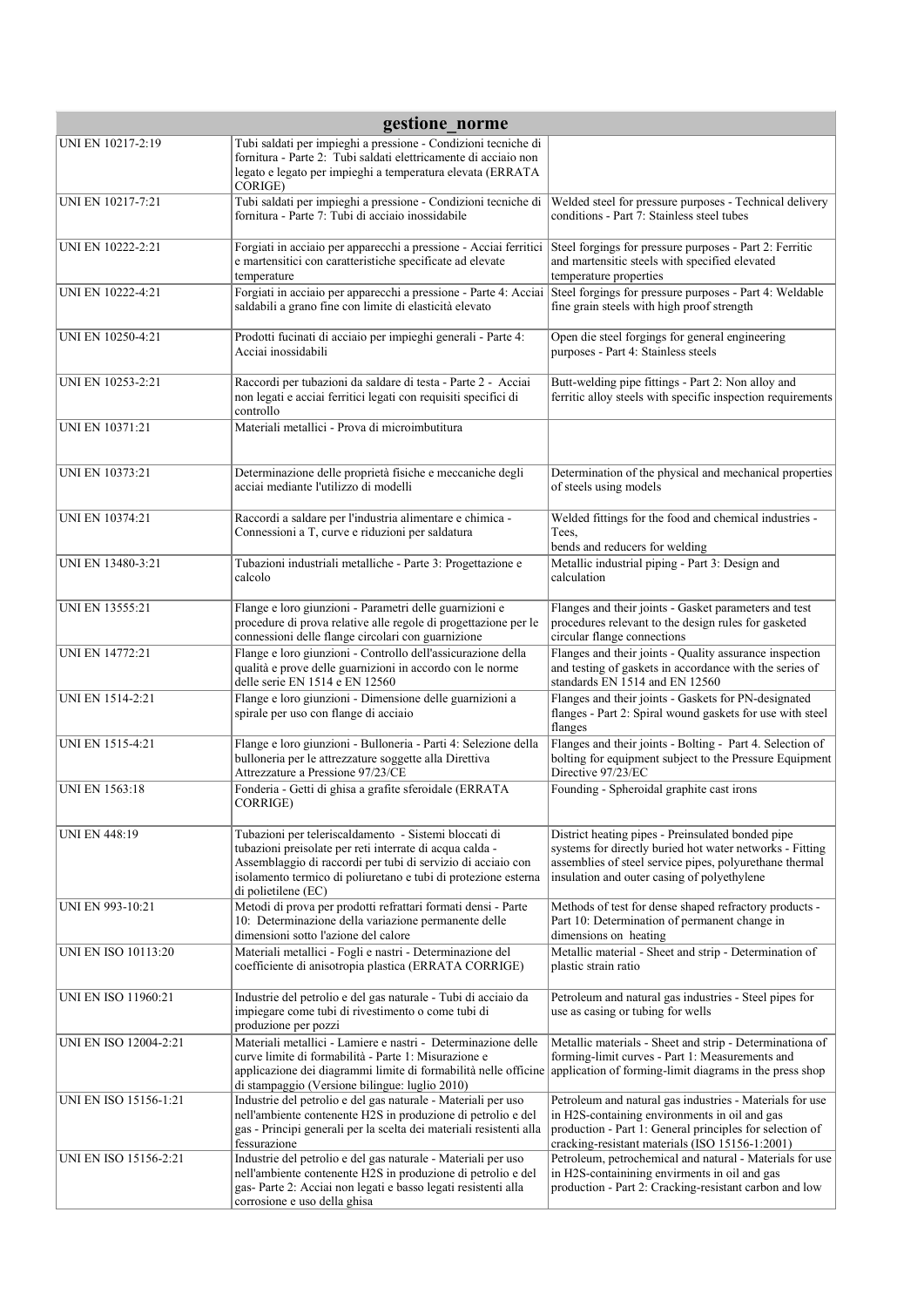| gestione norme               |                                                                                                                                                                                               |                                                                                                                                                                                           |
|------------------------------|-----------------------------------------------------------------------------------------------------------------------------------------------------------------------------------------------|-------------------------------------------------------------------------------------------------------------------------------------------------------------------------------------------|
|                              |                                                                                                                                                                                               | alloy steels, and the use of cast irons (ISO 15156-<br>2:2009                                                                                                                             |
| <b>UNI EN ISO 15156-3:21</b> | Industrie del petrolio e del gas naturale - Materiali per uso<br>nell'ambiente contenente H2S in produzione di petrolio e del<br>gas-Parte 3: Leghe resistenti alla corrosione ed altre leghe | Petroleum, petrochemical and natural - Materials for use<br>in H2S-containining envirments in oil and gas<br>production - Part 3: Cracking-resistant CRAs<br>(corrosion-resistant alloys) |
| <b>UNI EN ISO 15663:21</b>   | Industrie del petrolio e del gas naturale - Stesura del costo<br>globale di produzione e di trattamento                                                                                       | Petroleum and natural gas industries - Life cycle costing                                                                                                                                 |
| <b>UNI EN ISO 15761:21</b>   | Valvole in acciaio, a saracinesca, a disco e di ritegno di<br>formato DN 100 e inferiore pr industrie petrolifere e di gas<br>naturale                                                        | Stell gate, globe and check valves for sizes DN 100 and<br>smaller, for the petroleum and natural gas industries                                                                          |
| UNI EN ISO 18796-1:21        | Industrie petroifere, petrolchimiche e del gas naturale -<br>Rivestimento interno e sistemi di rivestimento di serbatoi in<br>acciaio al carbonio - Parte 1: Requisiti tecnici                | Petroleum, petrolchemicals and natural gas industries -<br>Internal coating and lining of carbon steel process<br>vessels - Part 1: Technical requirements                                |
| <b>UNI EN ISO 19879:21</b>   | Raccordi per tubi metallici per trasmissioni oleoidrauliche e<br>pneumatiche e applicazioni generali - Metodi di prova per<br>raccordi per trasmissione oleoidrauliche                        | Metallic tube connections for fluid power and general<br>use - Test methods for hydraulic fluid power<br>conneections                                                                     |
| <b>UNI EN ISO 19902:21</b>   | Industrie del petrolio e del gas naturale - Strutture a mare fisse Petroleum and natural gas industries - Fixed steel<br>di acciaio                                                           | offshore structures                                                                                                                                                                       |
| <b>UNI EN ISO 20321:21</b>   | Industrie petrolifere, petrolchimiche e del gas naturale -<br>Sicurezza delle macchine - Sollevatori motorizzati                                                                              |                                                                                                                                                                                           |
| <b>UNI EN ISO 23251:21</b>   | Industria del petrolio del petrolchimico e del gas naturale -<br>Sistemi di depressurizzazione e di protezione contro la<br>sovrapressione (ISO 23251:06)                                     | Petroleum, petroclchemical and natural gas industries -<br>pressure-relieving and depressuring systems                                                                                    |
| <b>UNI EN ISO 27509:21</b>   | Industrie del petrolio e del gas naturale - Connessioni<br>compatte flangiate con anello di tenuta di tipo IX                                                                                 | Petroleum and natural gas industries - Compact flanged<br>connectons with IX seal ring                                                                                                    |
| UNI EN ISO 35104:21          | Industrie del petrolio e del gas naturale - Operazioni artiche -<br>Gestione del ghiaccio                                                                                                     |                                                                                                                                                                                           |
| <b>UNI EN ISO 683-5:17</b>   | Acciai da trattamento termico, acciai legati e acciai automatici Heat treatable steels, alloy steels and free-cutting steels<br>- Parte 5 - Acciai da nitrurazione                            | - Part 5 : Nitriding steels                                                                                                                                                               |

## NORME RITIRATE GENNAIO - DICEMBRE 2021

| <b>NORMA</b>          | <b>TITOLO ITALIANO</b>                                                                                                                           | <b>TITOLO INGLESE</b>                                                                                       |
|-----------------------|--------------------------------------------------------------------------------------------------------------------------------------------------|-------------------------------------------------------------------------------------------------------------|
| <b>ASTM A 939M:15</b> | Controllo con ultrasuoni dei fucinati cilindrici a partire dalle<br>superfici dei fori (vol. 01.05)                                              | Ultrasonic examination from bored surface of<br>cylindrical forgings                                        |
| <b>ASTM E 1659:12</b> | Analisi chimica di leghe di zinco e nichel applicate per via<br>elettrolitica come rivestimenti su lamiere sottili di acciaio (vol.<br>03.05:01) | Standard test methods for chemical analysis of zinc-<br>nickel alloy electrolytically coated on steel sheet |
| <b>ASTM E 322:12</b>  |                                                                                                                                                  | Analysis of low-alloy steels and cast irons by<br>wavelenght dispersive x-ray fluorescence spectometry      |
| <b>ASTM E 841:12</b>  |                                                                                                                                                  | Copper in iron ores and related materials by flame<br>atomic absorption spectromety.                        |
| ISO 630-1:11          |                                                                                                                                                  | Structural steels - Part 1: General technical delivery<br>conditions for hot-rolled products                |